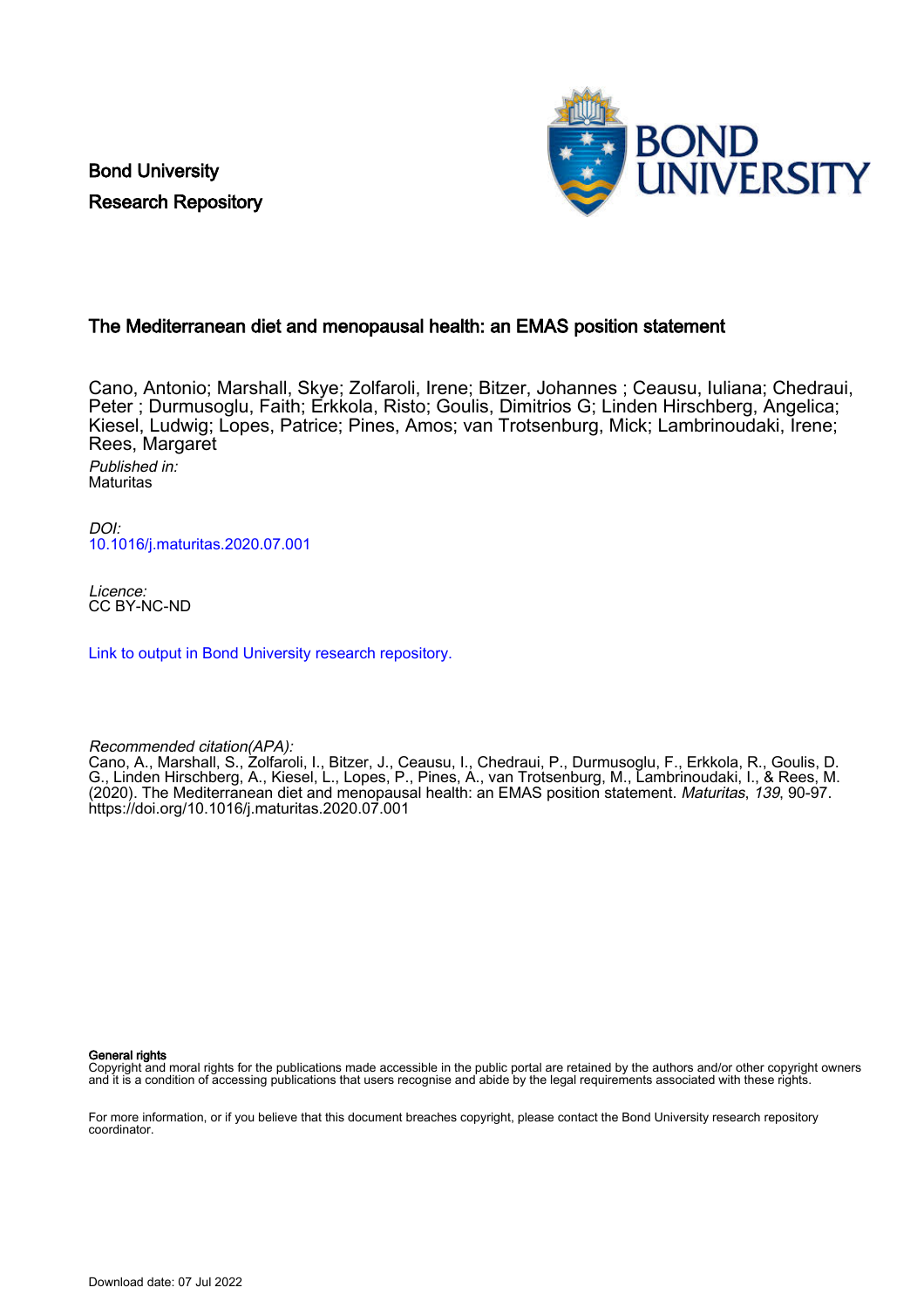## **Highlights**

- Globally, 985 million women are aged 50 and over, leading to increasing concerns about chronic diseases which can adversely affect quality of life and independent living.
- Optimization of diet is increasingly being accepted as playing a role in the strategies to reduce the risk of chronic disease and to promote menopausal health.
- Overall, both all-cause and cause-specific mortality are reduced by the Mediterranean diet, with the major benefits seen with cardiovascular disease.
- Short-term adherence to the Mediterranean diet may improve vasomotor symptoms.

## **The Mediterranean diet and menopausal health: an EMAS position statement**

Antonio Cano <sup>1</sup>, Skye Marshall <sup>2</sup>, Irene Zolfaroli <sup>1</sup>, Johannes Bitzer <sup>3</sup>, Iuliana Ceausu <sup>4</sup>, Peter Chedraui <sup>5</sup>, Fatih Durmusoglu <sup>6</sup>, Risto Erkkola <sup>7</sup>, Dimitrios G. Goulis <sup>8</sup>, Angelica Lindén Hirschberg <sup>9</sup>, Ludwig Kiesel <sup>10</sup>, Patrice Lopes <sup>11</sup>, Amos Pines <sup>12</sup>, Mick van Trotsenburg <sup>13</sup>, Irene Lambrinoudaki <sup>14</sup>, Margaret Rees <sup>15</sup>

- 1. Department of Pediatrics, Obstetrics and Gynecology, University of Valencia and INCLIVA, Valencia, Spain
- 2. Nutrition Research Australia, New South Wales, Australia; and Bond University Nutrition & Dietetics Research Group, Faculty of Health Sciences and Medicine, Bond University, Queensland, Australia.
- 3. Department of Obstetrics and Gynecology, University Hospital, Basel, Switzerland
- 4. Department of Obstetrics and Gynecology I, "Dr. I. Cantacuzino" Hospital, "Carol Davila" University of Medicine and Pharmacy, Bucharest, Romania
- 5. Instituto de Investigación e Innovación de Salud Integral (ISAIN), Facultad de Ciencias Médicas, Universidad Católica de Santiago de Guayaquil, Guayaquil, Ecuador
- 6. Istanbul Medipol International School of Medicine, Istanbul, Turkey
- 7. Department of Obstetrics and Gynecology, University Central Hospital Turku, Finland
- 8. Unit of Reproductive Endocrinology, 1st Department of Obstetrics and Gynecology, Medical School, Aristotle University of Thessaloniki, Greece.
- 9. Department of Women's and Children's Health, Karolinska Institutet and Department of Gynecology and Reproductive Medicine, Karolinska University Hospital, Stockholm, Sweden
- 10. Department of Gynecology and Obstetrics, University of Münster, Münster, Germany
- 11. Nantes, France Polyclinique de l'Atlantique Saint Herblain. F 44819 St Herblain France, Université de Nantes F 44093 Nantes Cedex, France
- 12. Sackler Faculty of Medicine, Tel-Aviv University, Israel
- 13. Department of Obstetrics and Gynecology, University hospital St. Poelten-Lilienfeld, Austria
- 14. Second Department of Obstetrics and Gynecology, Aretaieio Hospital, Medical School, National and Kapodistrian University of Athens, Greece
- 15. Women's Centre, John Radcliffe Hospital, Oxford OX3 9DU, UK

## **Corresponding author**

Antonio Cano

Department of Pediatrics, Obstetrics and Gynecology, University of Valencia and INCLIVA, Valencia, Spain Email: Antonio.Cano@uv.es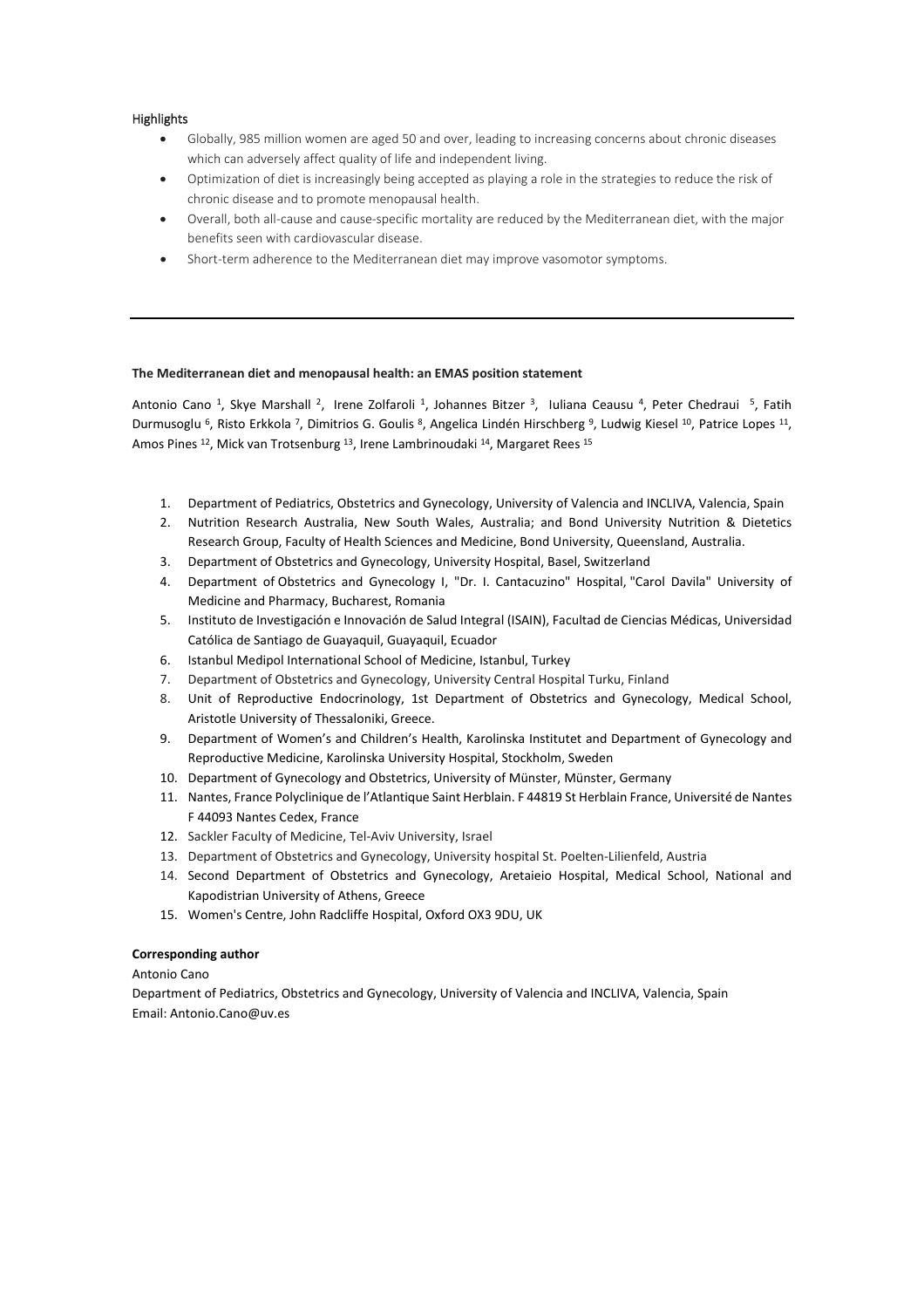## **Abstract**

*Introduction*: Globally, 985 million women are aged 50 and over, leading to increasing concerns about chronic conditions such as cardiovascular disease, osteoporosis, dementia, and cognitive decline, which can adversely affect quality of life and independent living.

*Aim*: To evaluate the evidence from observational studies and randomized trials on the effects of the Mediterranean diet on short- and long-term menopausal health: estrogen deficiency symptoms, cardiovascular disease, osteoporosis, cognitive and mental health, breast cancer, and all-cause mortality. *Materials and methods*: Literature review and consensus of expert opinion.

*Summary recommendations*: The Mediterranean diet is a non-restrictive dietary pattern common in the olivegrowing areas of the Mediterranean basin. It may improve vasomotor symptoms, cardiovascular risk factors such as blood pressure, cholesterol and blood glucose levels, as well as mood and symptoms of depression. Long-term adherence may: improve cardiovascular risk and events, and death; improve bone mineral density; prevent cognitive decline; and reduce the risk of breast cancer and all-cause mortality.

**Key words:** Mediterranean diet, health, non-communicable disease, menopause, women's health.

## **Introduction**

Women are living longer. The United Nations has estimated that, worldwide, 985 million women in 2020 are aged 50 and over. The figure is expected to rise to 1.65 billion by 2050 [1]. Not surprisingly, the immediate and long-term sequelae of postmenopausal estrogen deficiency and aging present an enormous problem to healthcare systems. There are increasing concerns about non-communicable diseases (NCDs) such as cardiovascular disease (CVD), osteoporosis, dementia, and cognitive decline, which can adversely affect quality of life and independent living.

The optimization of diet is increasingly being accepted as playing a role in the strategies to reduce the risk of NCDs and to promote women's health at the menopause. The concept has been recognized worldwide [2]. The EAT-Lancet Commission [3, 4] has promoted the concept that a nutritionally optimal dietary pattern is compatible with the United Nations Sustainable Developmental Goals [5]. In addition to meeting age- and gender-related nutrient requirements, there has been increasing focus on the other health benefits of specific dietary patterns, such as the Mediterranean diet (MedDiet) [6].

Growing international interest in the MedDiet has led to many large observational studies with follow-up extending over decades as well as randomized controlled trials(RCTs). These have found a causal link between the MedDiet and health outcomes [7,8,9]. Overall, both all-cause and cause-specific mortality are reduced by the MedDiet [10,11, 12]. Further, the MedDiet has been shown to be feasible in non-Mediterranean populations, with some health services implementing it within "usual care" for NCDs [6,13,14,15,16,17].

This position statement considers evidence from observational studies and RCTs which examine the MedDiet and focuses on its role in women's post-reproductive health. It considers the effects of the MedDiet on short-term and long-term menopausal health: estrogen deficiency symptoms, cardiovascular disease, osteoporosis, cognitive and mental health, breast cancer and all-cause mortality.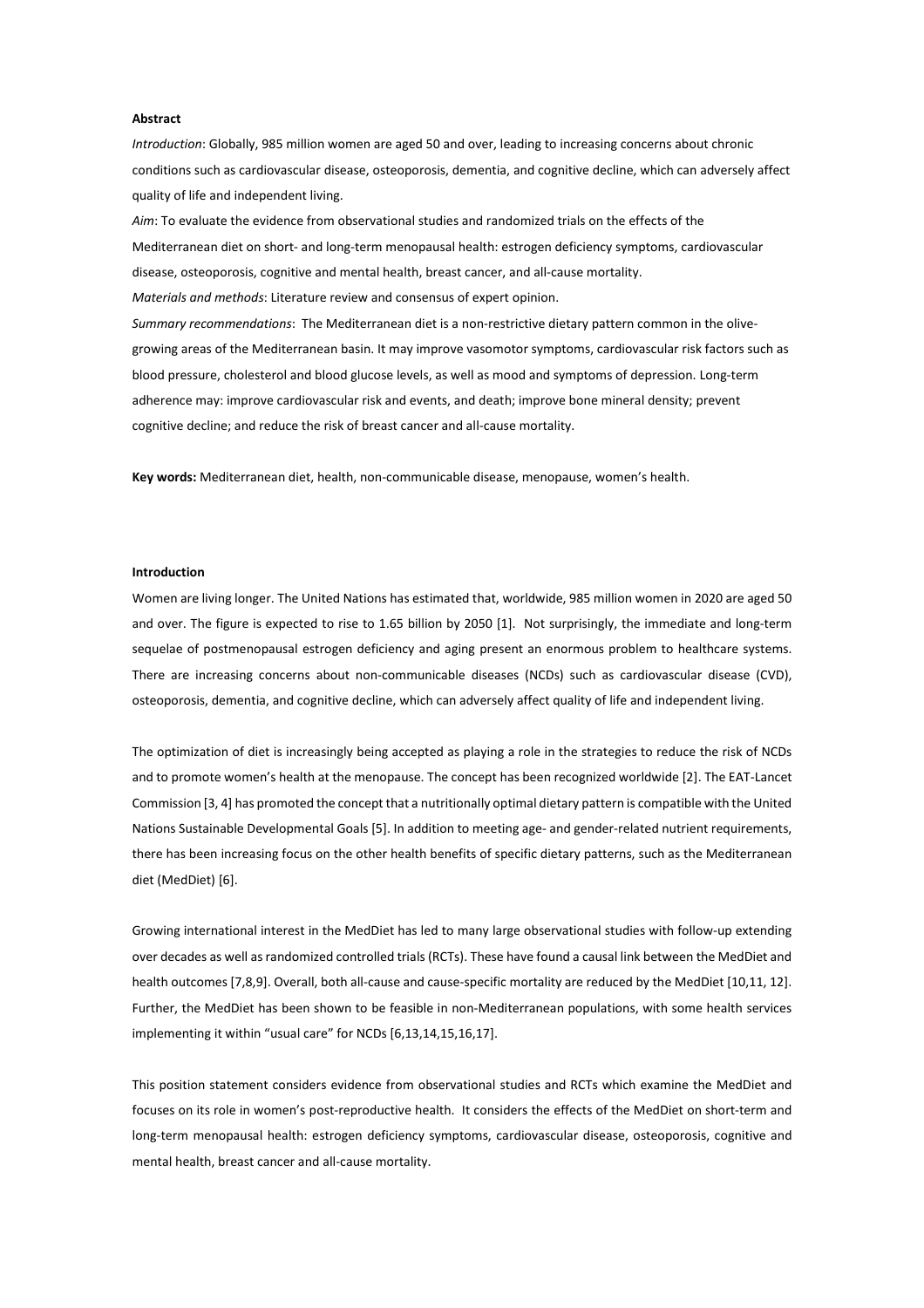#### **Composition of the Mediterranean diet**

The MedDiet is the dietary pattern prevailing in the olive-growing areas of the Mediterranean basin; it has been influenced by various civilizations over the centuries [18]. In classical Greece and then in the Roman Empire it was based on bread, olive oil, and wine [19]. The Arabs and the Turkish Empire introduced spices from the Orient, and the role of legumes, grains and nuts was reinforced. New components of the region's diet came with the discovery of the Americas, which introduced a variety of foods, including tomatoes, chilies, and new varieties of legumes. The dietary pattern is plant-dominant, characterized by daily consumption of fruit, vegetables, breads, other forms of cereals, beans and seeds, with olive oil and nuts as the principal source of fat. Dairy products (principally cheese and yogurt), eggs and fish are also eaten. Fish consumption varies with distance to the sea. The MedDiet includes low to moderate wine intake with meals, and some meat, usually poultry (chicken), rabbit, lamb, or goat. The MedDiet is low in saturated fat as olive oil and nuts are the major source of fat [19]. In addition, an important feature of the diet is frugality, imposed by the scarcity of food during winter or during periods of austerity. Also, many of those who adopt the MedDiet are physically active. As the MedDiet is not based on dietary restriction and reflects the usual dietary pattern of diverse cultures, adherence is often higher than to other diets, such as the Dietary Approaches to Stop Hypertension (DASH) diet [6].

#### **The Mediterranean diet and menopausal symptoms**

A single cohort study has examined the effect of the MedDiet on vasomotor symptoms (VMS), such as hot flushes and night sweats, and there is a paucity of data on other estrogen-deficiency symptoms, such as those due to vulvovaginal atrophy. A cohort of over 6,000 women who had passed through a natural menopause in Australia found that adherence to a MedDiet decreased the risk of experiencing VMS by 20% (OR: 0.80 [95%CI: 0.69-0.92] P<0.001) [20].

The Women's Health Initiative (n=6,104 post-menopausal women with VMS) RCT delivered intensive education and counselling to achieve a dietary pattern with high plant intake similar to the MedDiet. In women with mild VMS, the plant-based diet increased the likelihood of elimination of VMS within 12 months by 14% (OR: 1.14 [95%CI: 1.01-1.28] P=0.04); however, there was no improvement for women with moderate to severe VMS [21, 22]. The Study of Women's Health Across the Nation (SWAN) obtained negative results when looking at the effect of nutrients in general on VMS in pre- and peri-menopausal women [23], suggesting it is the broader dietary pattern rather than meeting nutrient requirements which affects VMS.

### **The Mediterranean diet and cardiovascular disease**

Cardiovascular disease has traditionally been seen as more of a men's problem [24]. However, CVD, including both coronary heart disease (CHD) and stroke, is the main cause of death in women worldwide. The World Health Organization estimated that, in 2015, CVD was responsible for 31% of all global deaths (17.7 million deaths) [25]. In Europe, CVD is responsible for 2.1 million deaths (49% of all deaths) in women annually [26]. Not surprisingly, the main research focus regarding the benefits of the MedDiet has been on CVD. The first study was the observational Seven Countries Study, initiated after low rates of CHD in Naples were noted in the early 1950s [8]. It investigated the association of the MedDiet with CHD and stroke [9] and was followed by numerous observational studies and RCTsinternationally. The latter studies tended to be more sophisticated in adjusting for variables such as body weight which affect CVD risk.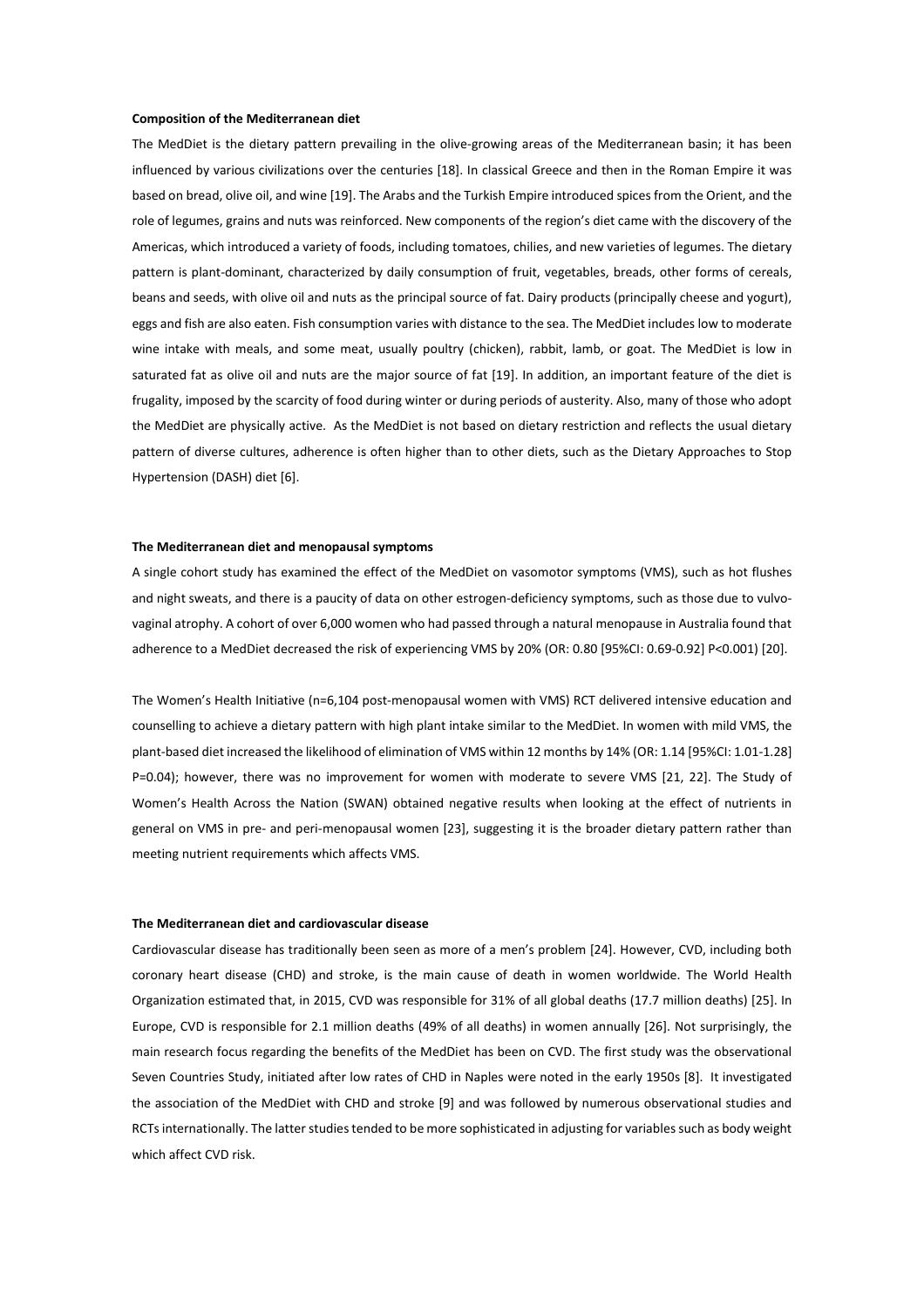## *Observational studies*

The largest and longest observational studies which examine the MedDiet and CVD are shown in Table 1. All the studies found that adherence to the MedDiet reduced the incidence and mortality of CVD. Studies which examined outcomes according to sex reported stronger findings in women [27,28]. Furthermore, systematic reviews and metaanalyses have found mean relative risks of CVD around 0.70 and 0.80 in comparisons of women following the MedDiet and those not [29,30,31,32,33,34].

Synthesizing these findings, a recent meta-analysis of observational studies found that high adherence to the MedDiet by women reduced their relative risk of CHD and acute myocardial infarction (MI) by 30% and of stroke by 17% [24].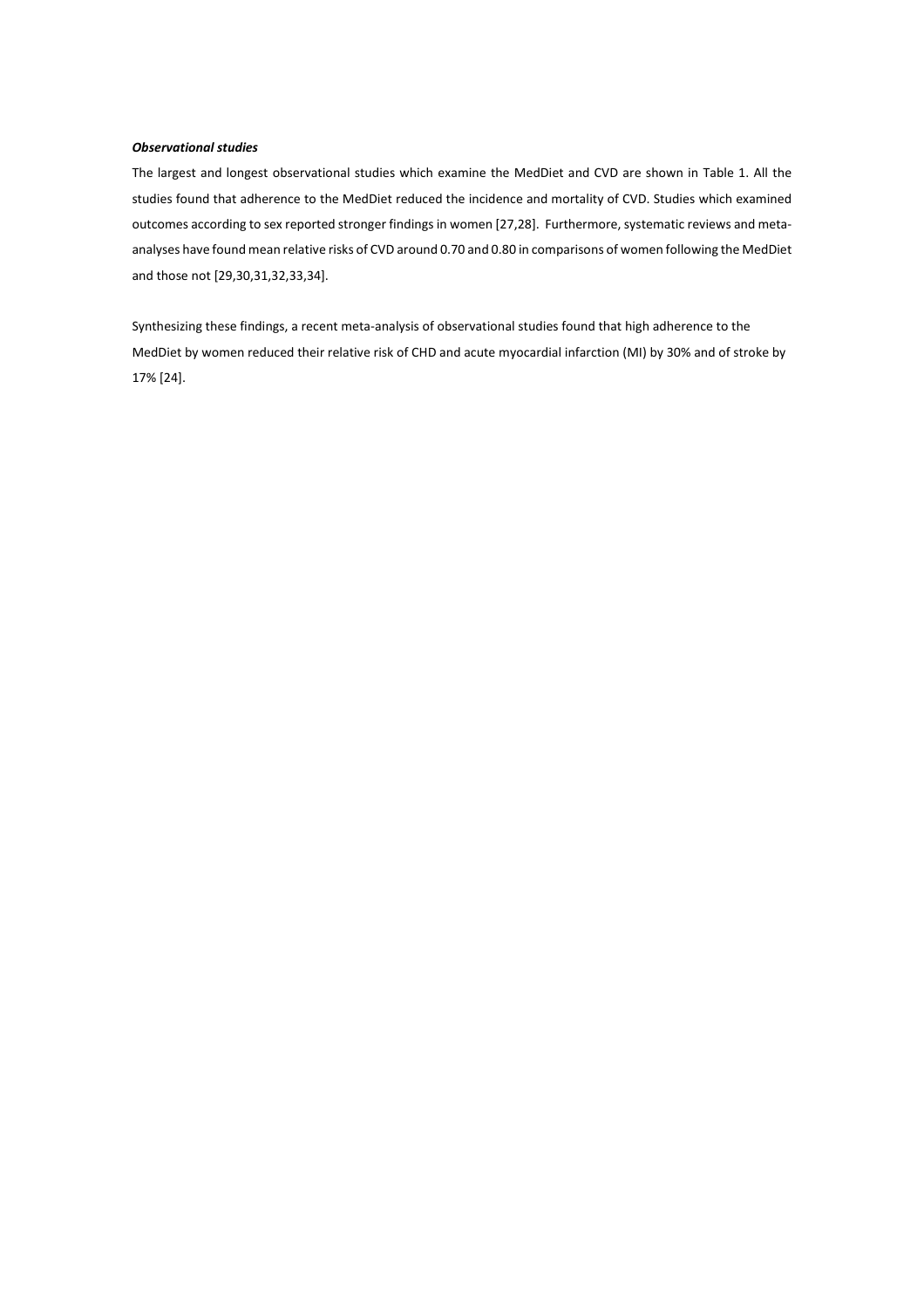**Table 1:** Observational studies which examine the association between a Mediterranean dietary pattern and cardiovascular disease and all-cause mortality.

| Study                                                                                                                        | Country                     | Sample size | Percent<br>female | Follow-up duration | <b>Effect of MedDiet in total sample</b>                                                                                                                                                                                     | <b>Effect of MedDiet in women only</b>                                                                                                     |
|------------------------------------------------------------------------------------------------------------------------------|-----------------------------|-------------|-------------------|--------------------|------------------------------------------------------------------------------------------------------------------------------------------------------------------------------------------------------------------------------|--------------------------------------------------------------------------------------------------------------------------------------------|
| Northern Manhattan Study<br>(Gardener et al., 2011)[35]                                                                      | United States of<br>America | 2,568.      | 64                | 9 years            | Inverse association:<br>Composite outcome: Ischemic stroke, myocardial<br>$\sim$<br>infarction, or CVD-death.<br>CVD-death<br>No effect: Myocardial infarction, ischemic stroke.                                             | Not reported.                                                                                                                              |
| European Prospective Investigation into<br>Cancer (EPIC)-NL<br>(Hoevenaar-Blom et al., 2012)[36]                             | Netherlands                 | 34,708      | 75                | $10-15$ years      | Inverse association:<br>CVD-death<br>$\sim$<br><b>CVD</b><br>$\sim$<br>Myocardial infarction<br>$\blacksquare$<br>Stroke<br>$\sim$<br>No effect: angina pectoris, transient ischemic attach, peripheral arterial<br>disease. | Not reported.                                                                                                                              |
| European Prospective Investigation into<br>Cancer (EPIC)-Norfolk<br>(Tong et al., 2016) [37]                                 | United Kingdom              | 23,902      | Not reported.     | 12.2 years         | Inverse association:<br><b>CVD</b><br>$\sim$<br>CVD-death<br>$\sim$<br>Composite outcome: ischemic heart disease, all-cause<br>mortality.                                                                                    | Not reported.                                                                                                                              |
| Swedish Mammography Cohort Study<br>(Tektonidis et al., 2015) [38]                                                           | Sweden                      | 32,921      | 100               | 10.4 years         | Not applicable.                                                                                                                                                                                                              | Inverse association:<br>Myocardial infarction<br>Heart failure<br>$\sim$<br>Ischemic stroke<br>No effect: haemorrhagic stroke              |
| Västerbotten Intervention Program (VIP)<br>population study (Tognon et al 2012)[39]                                          | Sweden                      | 77,151      | 51                | 10 years           | Inverse association:<br>All-cause mortality<br>No effect: CVD                                                                                                                                                                | Inverse association:<br><b>CVD</b><br>$\sim$                                                                                               |
| Seguimiento Universidad de Navarra (SUN)<br>cohort<br>(Carlos S et al., 2018) [40]                                           | Spain                       | 22,786      | 61                | <b>Since 1999</b>  | Inverse association:<br>All-cause mortality<br><b>CVD</b><br>$\sim$<br>CVD-death                                                                                                                                             | Not reported.                                                                                                                              |
| Women's Health Initiative<br>(Hirahatake et al., 2019) [41]                                                                  | United States of<br>America | 5,809       | 100               | 12.4 years         | Not applicable.                                                                                                                                                                                                              | Inverse association:<br><b>CVD</b><br>CHD<br>Stroke<br>$\sim$                                                                              |
| NutriNet-Santé cohort<br>(Trébuchet et al., 2019) [42]                                                                       | France                      | 94,113      | 79                | 5.4 years          | Inverse association:<br><b>CVD</b><br>$\sim$<br>Angioplasty<br>Angina<br>$\sim$<br>No effect: Myocardial infarction, acute coronary syndrome, stroke.                                                                        | Not reported.                                                                                                                              |
| Greek European Investigation into Cancer<br>and Nutrition cohort (EPIC)<br>(Dilis et al 2012; Misirli et al 2012) [27, 28]   | Greece                      | 23,929      | 58                | 15.8 years         | Inverse association:<br>CHD-death<br>Cerebrovascular disease<br>Cerebrovascular disease-death<br>No effect: CHD                                                                                                              | Inverse association:<br>CHD-death<br>CHD<br>Cerebrovascular disease<br>Cerebrovascular disease-death<br>Stronger associations than in men. |
| Seven Countries Study<br>(Menotti et al 2012) [43]                                                                           | Italy                       | 1,139       | $\mathbf 0$       | 5 years            | Inverse association:<br>CHD-death                                                                                                                                                                                            | Not applicable.                                                                                                                            |
| MONItoring trends and determinants of<br>Cardiovascular<br>disease<br>(MONICA)<br>population study<br>Tognon et al 2013 [44] | Denmark                     | 1.849       | 51                | 11 years           | Inverse association:<br><b>CVD</b><br>$\sim$<br>Myocardial infarction<br>$\sim$<br>All-cause mortality<br>$\sim$<br>No effect: Stoke                                                                                         | Not reported.                                                                                                                              |

CHD, coronary heart disease; CVD, cardiovascular disease.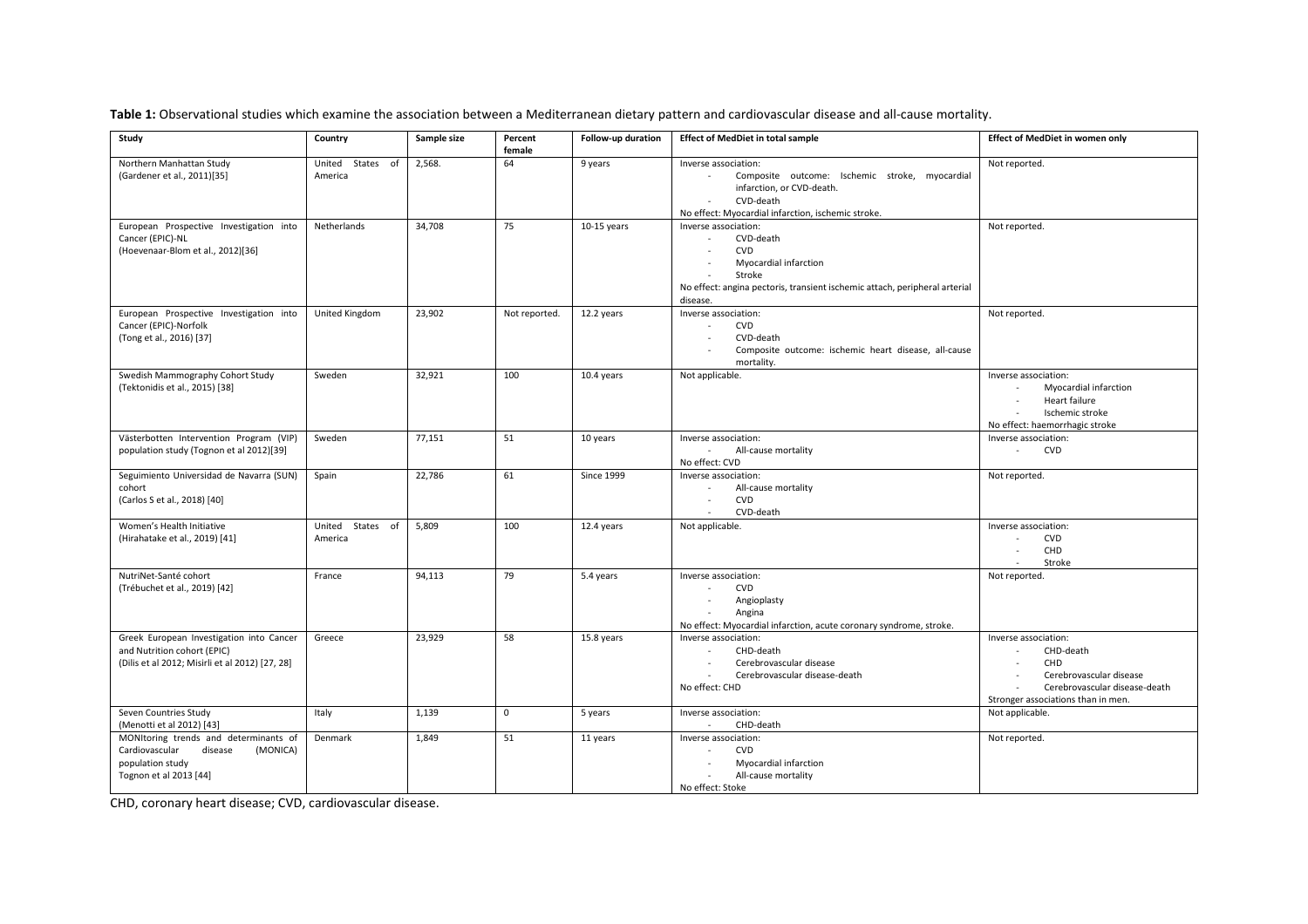#### *Randomized controlled trials*

The study that has received the most interest has been the PREvención con Dieta MEDiterránea (PREDIMED) study [45]. A primary prevention RCT, PREDIMED examined whether the unrestricted-calorie MedDiet was superior to a low-fat diet for CVD protection in older men and postmenopausal women with CVD risk factors. The 7,447 participants (57% women) were randomized to one of three arms, two of them consisting of the MedDiet, one supplemented with extra-virgin olive oil and the other with nuts, and the third consisting of a low-fat diet. Energy restriction was not advised, nor was physical activity promoted. The primary objective was to measure the rate of clinical CVD eventssuch as myocardial infarction (MI) and stroke, and CVD death. The study was prematurely stopped after 4.8 years of follow-up due to the clear benefits observed in both the olive oil (HR: 0.69 [95%CI: 0.53-0.91]) and nut arms (HR: 0.72 [95%CI: 0.54-0.95]). Consequently, PREDIMED has become a landmark study because, for the first time, it observed a clear causal association between MedDiet and objective CVD outcomes. However, gender differences were not reported.

The Lyon Heart Study was a secondary prevention RCT in men and women aged under 70 years who had experienced a first MI. It investigated whether a MedDiet enriched with alpha-linoleic acid reduced the rates of cardiac death and non-fatal acute MI [46]. After a mean follow-up of 27 months, the risk ratio for the two main endpoints combined was 0.27 (95%CI: 0.12-0.59) and overall mortality 0.30 (95%CI: 0.11-0.82) in the MedDiet group. Differences between women and men were not presented.

The Mediet Project randomized trial, with a sample of postmenopausal women, examined the effects of providing MedDiet cooking lessons with the instruction to use these skills at home. After 1 year, participants in the intervention group had improved their cholesterol levels and quality of life compared with the controls [47].

A 2019 Cochrane systematic review that analyzed data from 30 RCTs, in both sexes and all age groups, including the above-mentioned RCTs, concluded that the trial evidence on the effectiveness of the MedDiet in the risk reduction or management of CVD was still uncertain due to statistical heterogeneity [48,49]. On the other hand, recommending an eating style can help women make positive changes. The MedDiet is included in nutrition guidelines to promote health and decrease CVD burden [16,17,50].

## **The Mediterranean diet and cardiovascular risk factors**

#### *Blood pressure*

The effect of the MedDiet on blood pressure has been investigated in both healthy and hypertensive individuals. There is a consensus that the MedDiet does decrease blood pressure but that the size of the effect is small. Observational studies have shown reductions of 2-3 mmHg and 1-2 mmHg in mean systolic and diastolic blood pressure, respectively [51]. The Hellenic National Nutrition and Health Survey (2013- 2015, n=1040) found that stricter MedDiet adherence decreased the odds of being hypertensive by 36% [52]. Randomized trials have found similar small reductions in blood pressure with the MedDiet [53,54,55].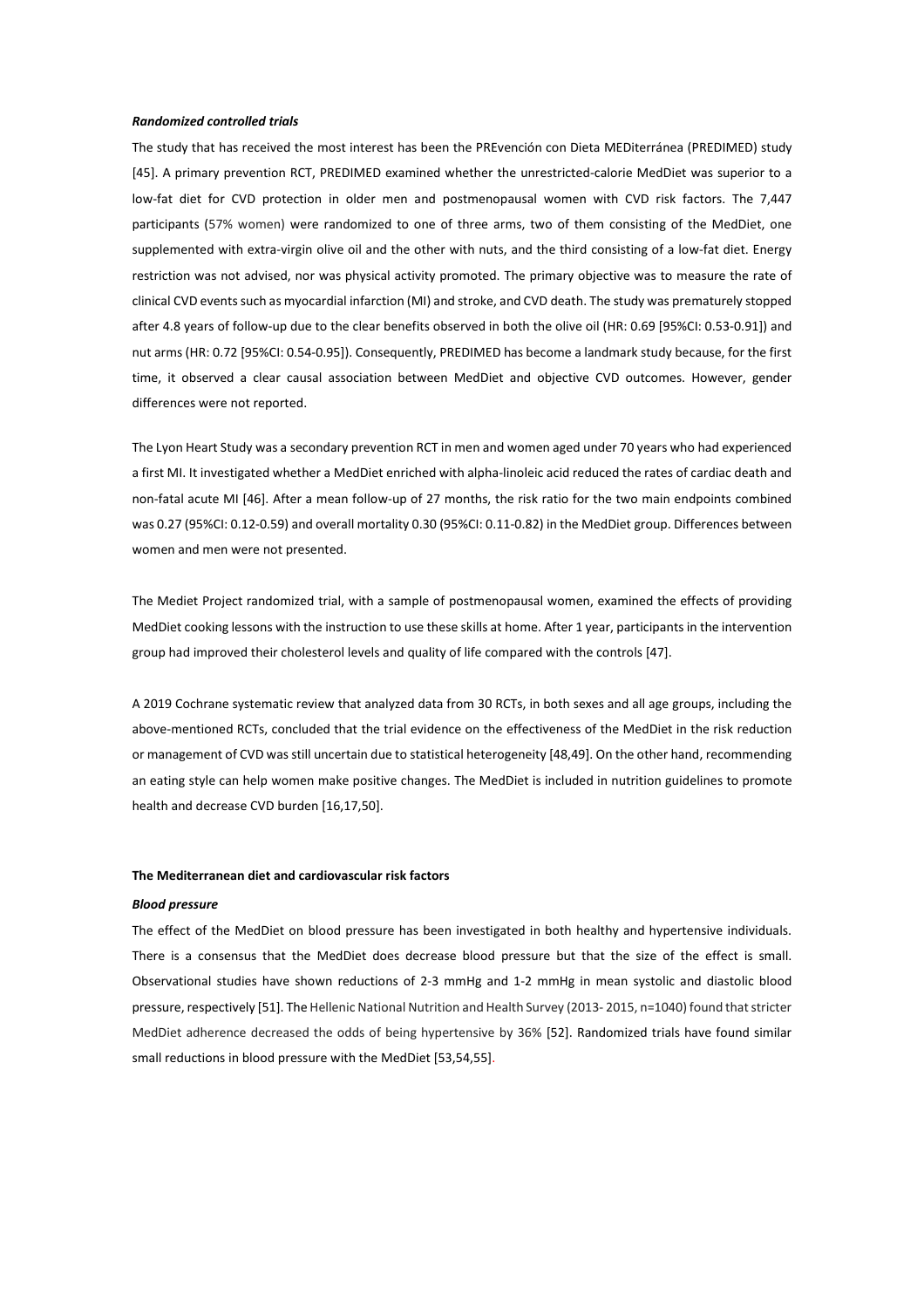## *Lipids*

Evidence from RCTs shows that the MedDiet is associated with beneficial, although small, lipid changes. A reduction of up to 0.2 mmol/L (7.7mg/dL) has been found for total cholesterol and low-density lipoprotein cholesterol but little or no effect on high-density lipoprotein cholesterol has been found [48].

The PREDIMED study has generated a number of sub-studies in which changes in lipoproteins have been investigated [56,57,58]. Most of them support shifts in lipoprotein subfractions to a less atherogenic pattern, but more evidence is required regarding the effect specifically for menopausal and postmenopausal women. The Mediet Project RCT (see above), which recruited postmenopausal women, found a trend towards improved cholesterol levels in the MedDiet intervention group, compared with controls; however, specific levels were not reported [47].

#### *Central obesity and fat distribution*

Central obesity is associated with chronic low-grade inflammation, and is a risk factor for cardiometabolic syndrome. It has been investigated as one of the outcomes of the MedDiet. The conclusions from some studies are unclear as some MedDiets were low in calorie as well. Thus it is hard to assess whether any effects seen were the result of the foods included in the diet or the calorie restriction [see for example 59]. Analysis of intervention trials overall shows that the MedDiet prevents an increase in central obesity [60]. Changes in waist circumference range between 0.5 cm and 7 cm. In RCTs which recruited only women, waist circumference decreased by 5.2 - 6.5cm. Improvements in waist-hip ratio were also noted. A limited effect on waist circumference was observed in the unrestricted-calorie high-vegetable-fat MedDiet PREDIMED study [61]. Thus, the adjusted difference in 5-year changes in waist circumference was -0·466 cm (-1·109 to 0·176; p=0·154) in the MedDiet with olive oil group and - 0·923 cm (-1·604 to -0·241; p=0·008) in the MedDiet with nut group, compared with the control group.

Two randomized studies have provided information about fat distribution. One, using magnetic resonance imaging, found that a Mediterranean/low-carbohydrate diet mobilized specific ectopic fat depots, decreasing intrahepatic, intrapericardial, and pancreatic fat deposition [62]. Another study with dual-energy X-ray absorptiometry (DXA) found a reduction in subcutaneous fat and waist circumference but not visceral adipose tissue or other body composition measures [63].

#### *Type 2 diabetes mellitus and metabolic syndrome*

A cluster of risk factors for CVD and type 2 diabetes mellitus, which occur together more often than by chance alone, are known as the metabolic syndrome. The risk factors include raised blood pressure, dyslipidemia (raised triglycerides and low-density lipoprotein [LDL] cholesterol and lowered high-density lipoprotein [HDL] cholesterol), raised fasting glucose, and central obesity [64]. The effect of the MedDiet on metabolic syndrome has been widely examined in observational and intervention studies.

A meta-analysis of observational studies concluded that adherence to the MedDiet in women is not significantly associated with a reduced risk of metabolic syndrome. However, the subgroup analysis of women was based only on two of the 14 included studies, and the finding for combined sexes showed a substantial reduction of 19% (RR: 81% [95%CI: 0.71-0.92]) [65]. Other meta-analyses, which included both epidemiological and intervention studies, came to a similar result for combined sexes, but did not explore the effect in women alone [66,67]. Two MedDiet RCTs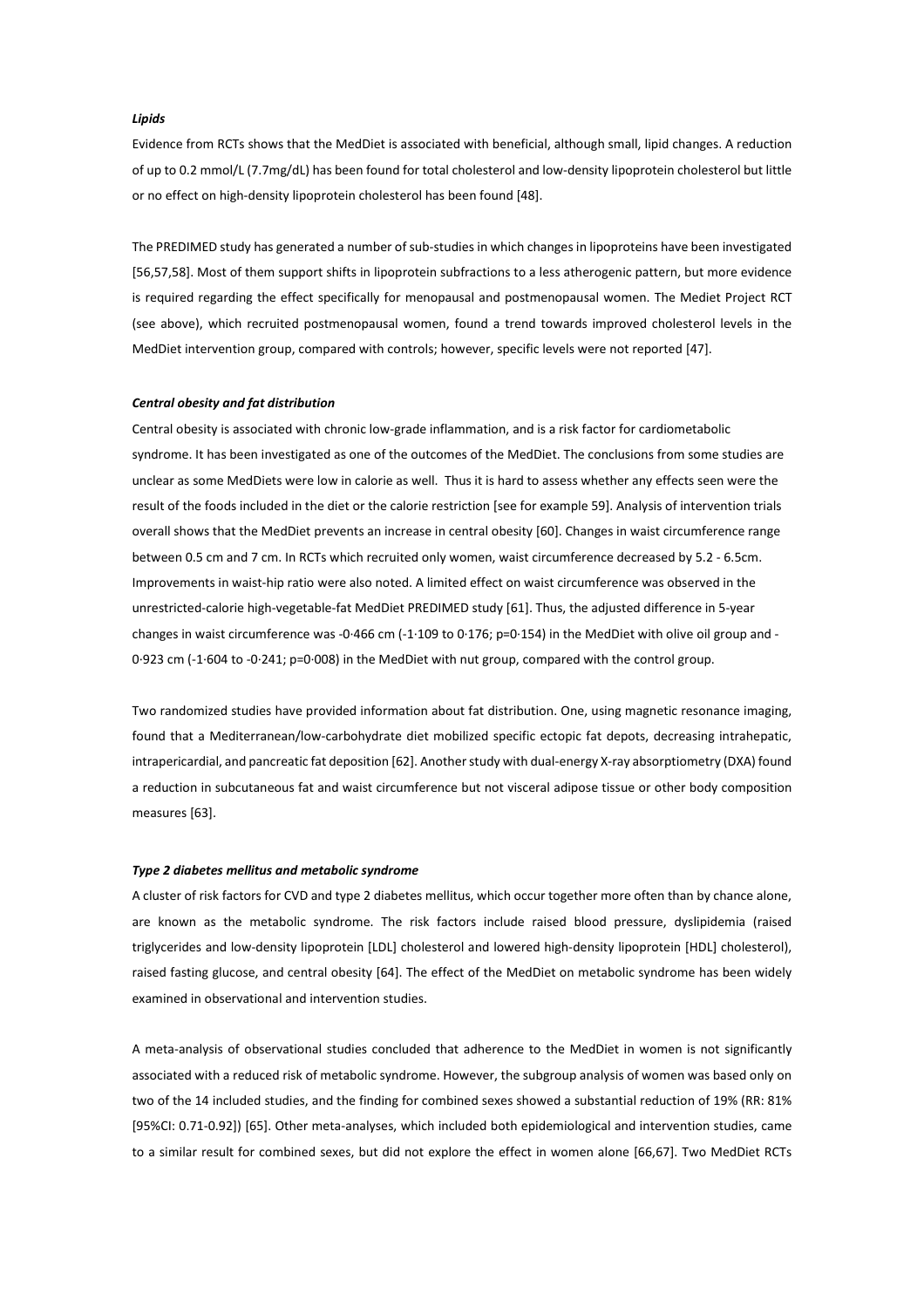which were conducted exclusively in postmenopausal women found significant improvements in HDL cholesterol, triglycerides, blood pressure, glucose, and insulin sensitivity [68,69].

Meta-analyses of the effect of the MedDiet on metabolic syndrome found that fasting glucose levels were slightly reduced, by about 0.1-0.3 mmol/L (2-6 mg/dL) [66,67]. In a sample of postmenopausal women, it was reduced by 0.4 mmol/L (7mg/dL) [68].

A meta-analysis of prospective studies of dietary patterns and type 2 diabetes found that adherence to the MedDiet (RR comparing extreme quantiles: 0.87 [95%CI: 0.82-0.93]), as well as to the experimental interventions in the Dietary Approaches to Stop Hypertension (DASH) (RR: 0.81 [95%CI: 0.72-0.92]) and the Alternative Healthy Eating Index (AHEI) studies (RR: 0.79 [95%CI: 0.69-0.90]), were associated with significant risk reductions in the incidence of type 2 diabetes. [70]. The US Atherosclerosis Risk in Communities study prospective cohort without diabetes, cardiovascular disease, or cancer at baseline (n = 11,991, mean age 54 years at study entry, 56% female, 75% white) with a median follow-up of 22 years also found lower diabetes risk with the MedDiet. [71]. Furthermore, associations were stronger for black versus white participants and weaker for obese versus those with normal body mass index (BMI), but there was no difference in the effect according to sex.

A systematic review of all meta-analyses and RCTs with electronic searches up to January 2015 concluded that the MedDiet was associated with better glycemic control and cardiovascular risk factors than control diets, including lower-fat diets, suggesting that it is suitable for the overall management of type 2 diabetes in both sexes [72]. A subsequent network meta-analysis of randomized trials found that the MedDiet produced beneficial improvements in glycemic control, weight loss, and cardiovascular risk factors in people with type 2 diabetes [73]. An RCT which included women (mean age 50 years) newly diagnosed with type 2 diabetes compared the MedDiet with a low-fat diet. Reductions in weight, glycated hemoglobin (HbA1c) and systolic blood pressure were significantly greater in the MedDiet group than in the low-fat group [74].

In summary, adherence to the MedDiet reduces the risk of developing type 2 diabetes and improves its course, both in peri- or postmenopausal women and in men. Although the effects are small, the MedDiet may be preferable to restrictive diets such as a low-fat diet. Further observational studies and RCTs in peri- and postmenopausal women are required to improve the quality of the evidence.

#### **The Mediterranean diet and osteoporosis**

As the burden of osteoporotic fracture in terms of both mortality and disability is increasing, not surprisingly the effect of nutrition on bone health has attracted considerable attention [75]. Adequate intakes of calcium and vitamin D are recommended in most osteoporosis guidelines [76] and there is growing interest on the role of protein intake in bone accrual during childhood and adolescence and skeletal preservation in the post reproductive years [77,78].

A post-hoc analysis of the Women's Health Initiative observational study published in 2016 found that women scoring in the highest quintile of the MedDiet had a 20% lower risk of hip, but not total, fracture [79]. A meta-analysis published in 2017 of three prospective cohort studies, including the Women's Health Initiative observational study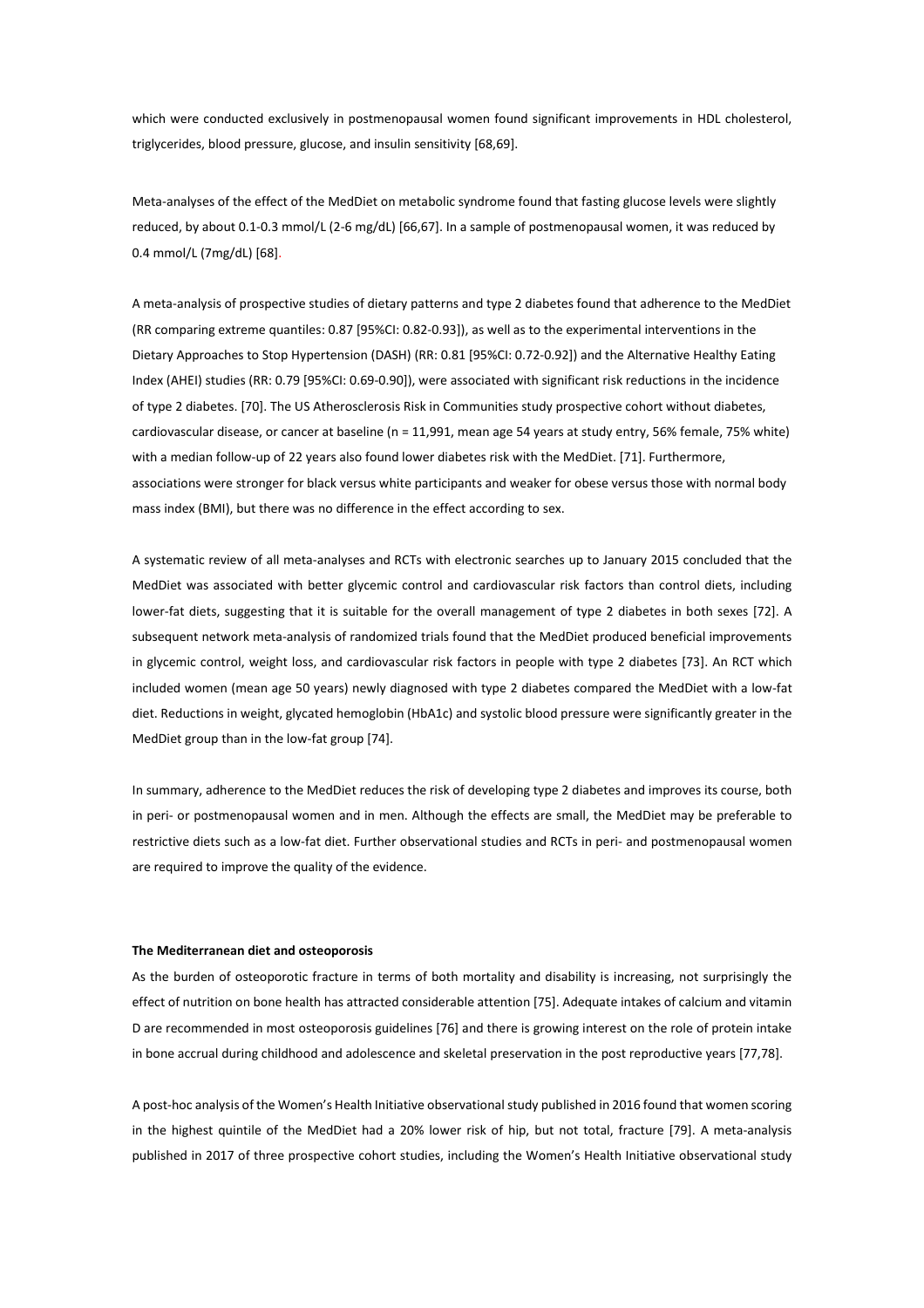[79], concluded that only observational evidence on the effect of the MedDiet on bone health was available and that there was lack of agreement in the findings for hip fracture [80].

Subsequently, a one-year randomized trial undertaken across five European centers with 1294 participants (mean  $\pm$ SD age: 70.9 ±4.0 years; 46% women) of a Mediterranean-like dietary pattern and a vitamin D3 supplement (400 IU /d) found no effect on bone mineral density (BMD) (site-specific or whole-body) [81]. Osteoporotic fracture was not evaluated. Subgroup analysis of individuals with osteoporosis at baseline (site-specific BMD T-score ≤ -2.5 SDs) showed that the MedDiet attenuated the expected decline in femoral neck bone mineral density (n = 24 and 30 in the MedDiet and control groups, respectively; P = 0.04) but had no effect on lumbar spine or whole-body parameters. The authors concluded that the intervention had no effect on BMD in the normal age-related range, but significantly reduced the rate of loss of bone at the femoral neck in individuals with osteoporosis. Thus, further research is needed regarding the MedDiet and skeletal health and osteoporotic fracture; however, the MedDiet may be considered an appropriate diet for women with osteoporosis but should not be used as the primary treatment strategy.

#### **The Mediterranean diet and cognitive and mental health**

In 2017 it was estimated that 792 million people lived with a mental health disorder. This is slightly more than one in 10 people globally (10.7% overall, 9.3% of men and 11.9% of women) [82]. Research on the effects of the MedDiet on cognition and mood disorders is summarized below.

#### *Cognition*

Dementia has become a public health priority: in 2016, the global number of individuals living with dementia was 43.8 million, having increased from 20.2 million in 1990. More women than men had dementia in 2016 (27.0 million vs 16.8 million), and dementia was the fifth leading cause of death globally, accounting for 2.4 million deaths [83]. The World Health Organization has recognized diet as an important factor in reducing the risk of cognitive decline and dementia (84). Several cohort studies have been undertaken. A 2014 meta-analysis with five eligible studies found that in cognitively normal individuals, higher adherence to the MedDiet was associated with a reduced risk of mild cognitive impairment (HR: 0.73 [95%CI: 0.56-0.96]; P=0.02) and Alzheimer's disease (HR: 0.64 [95%CI: 0.46-0.89]; P=0.007]) [85]. In a 2017 systematic review and meta-analysis of nine cohort studies with a total of 34,168 participants, the pooled analysis showed that the highest MedDiet category score, compared with the lowest category, was inversely associated with the development of cognitive disorders, and the pooled RR was 0.79 (95%CI: 0.70-0.90) [86]. Protective effects have been reported in subsequent cohort studies undertaken in Europe, the USA and China [87,88,89]. Furthermore, higher self-reported MedDiet adherence is associated with beneficial effects on cognitive and neuroimaging phenotypes associated with Alzheimer's disease [90].

A prospective cohort study of 16,058 postmenopausal women found that long-term adherence to a MedDiet pattern was linearly associated with improved cognitive scores in adjusted models [91]. However, in a study of 2,504 periand postmenopausal women with CVD, which *per se* increases the risk of cognitive decline, greater short-term adherence to the MedDiet had no effect on cognition [92]. This aligns with other findings regarding diet and cognition. For instance, long-term adherence to a diet that includes frequent consumption of fish, such as the traditional MedDiet, is associated with improved cognition, but short-term interventions, whether dietary or supplemental, have no effect [93].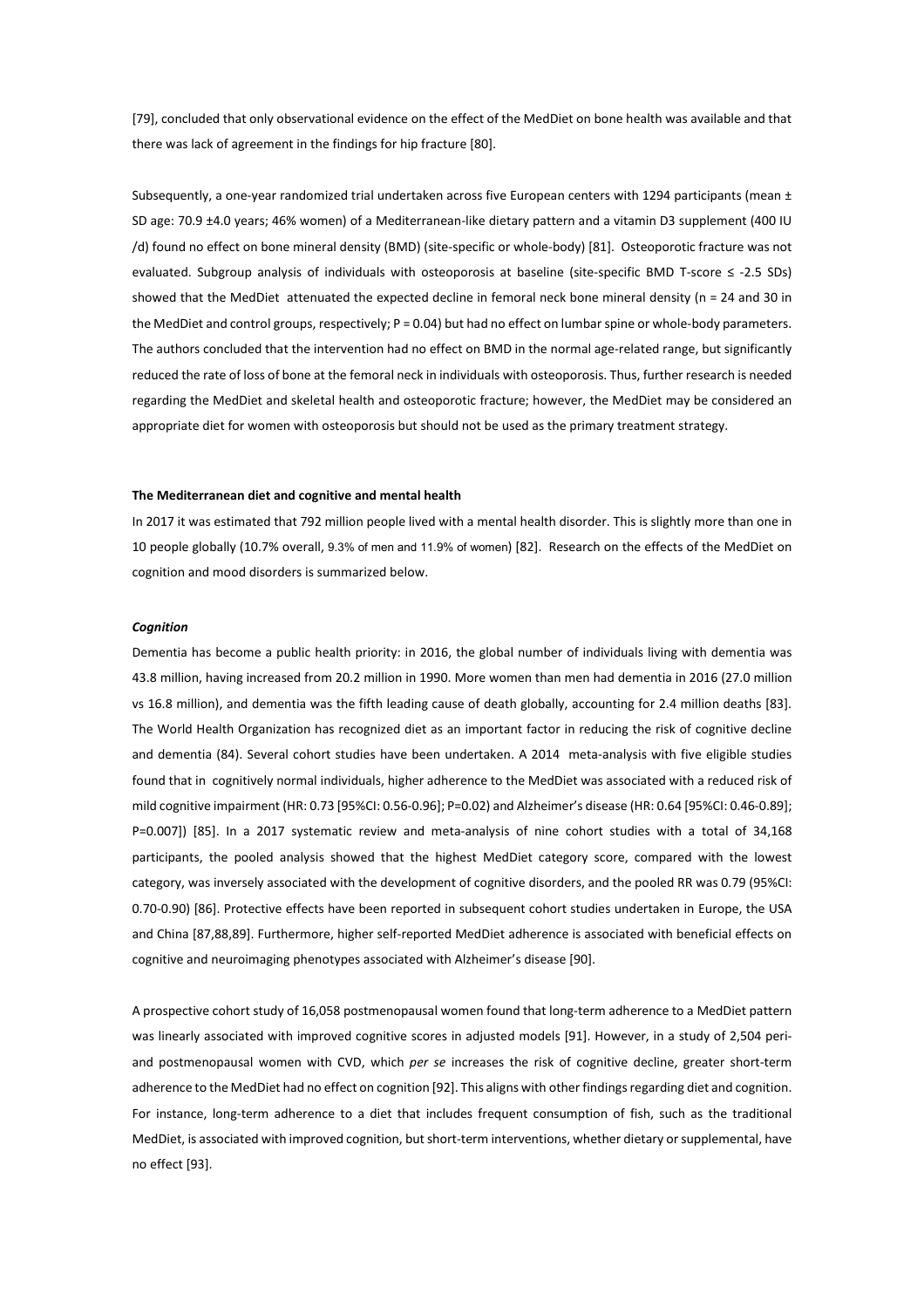#### *Mood and depression*

The important effect of diet on mood is such that lifestyle and dietary changes are incorporated in psychiatric clinical practice guidelines [ see for example 94]. Systematic reviews and meta-analyses have found that adherence to the MedDiet reduces the risk of depression [ see for example 95,96,97,98,99,100]. However, the Whitehall II Study could not detect an effect of the MedDiet on the recurrence of depressive symptoms [101]. Nevertheless, the SUN study, which followed individuals free of depression at baseline, found that adherence to the MedDiet (comparison of the highest vs the lowest quartile) was associated with a 25% mean reduction in depression diagnoses at two-year followup [102]. Furthermore, the Women's Health Initiative Observational Study found that a diet with a high glycemic index was a risk factor for depression [103].

A well-controlled RCT which recruited participants with major depressive disorder, mostly women in the early perimenopause, found that adherence to the MedDiet for 3 months significantly improved depressive symptoms as well as depression remission, with a number needed to treat of 4.1 (95%CI: 2.3-27.8) [104].

## **The Mediterranean diet and breast cancer**

Reports on a possible association between the MedDiet and the risk of breast cancer have been contradictory [105]. The EPIC cohort study, drawing on populations across Europe, found an inverse association with the risk of breast cancer in postmenopausal women (HR: 0.93 [95%CI: 0.88-1.00]) [106]. The Swedish Women's Lifestyle and Health cohort reported no association [107]. Whilst a Western-style dietary pattern was found to increase the risk of breast cancer, a case-control study found that high adherence to the MedDiet decreased the risk (OR: 0.56 [95%CI: 0.40- 0.79]) [108]. The PREDIMED randomized trial reported that after 4.8 years, the MedDiet supplemented with olive oil significantly decreased the risk of breast cancer by 69% (HR: 0.31 [95%CI: 0.23-0.77]), but no statistically significant effect was found for the MedDiet supplemented with nuts [109]. Furthermore, the Women's Health Initiative Dietary Modification Randomized Trial found that adoption of a low-fat diet with increased vegetable, fruit, and grain intake may reduce the risk of death as a result of breast cancer in postmenopausal women [110]. Inverse associations have been reported between the MedDiet and breast cancer subtypes, including ER-/PR- tumors (HR: 0.80 [95%CI: 0.65- 0.99]) and triple-negative tumors (OR: 0.32 [95%CI: 0.15-0.66]) [106,108].

#### **The Mediterranean diet and all-cause mortality**

As shown in Table 1, the MedDiet has been found to be inversely associated with both CVD-related and all-cause mortality in both Mediterranean and non-Mediterranean populations [12,111]. Furthermore, a systematic review and meta-analysis in 2019 involving 29 prospective studies with 1,676,901 participants, 221,603 of whom died in the study period, found that the risk of all-cause mortality linearly decreased with increase in adherence to a MedDiet [10].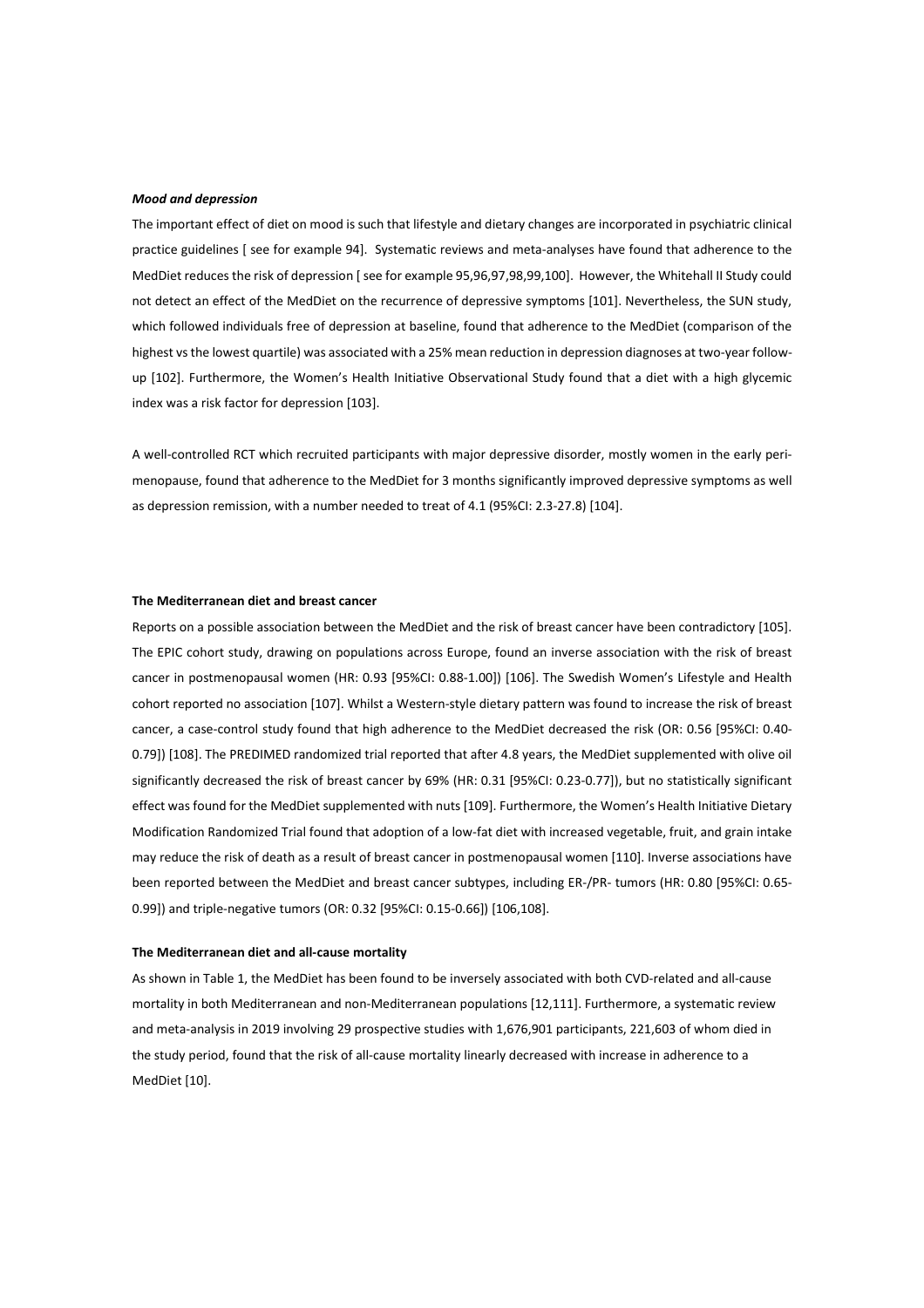## **Summary**

The MedDiet is a non-restrictive dietary pattern which has proved broadly acceptable to non-Mediterranean as well as Mediterranean populations. While there is not one exact MedDiet, the defining characteristicsinclude: high intake of olive oil, nuts, vegetables, fruits, and cereals; moderate intake of fish and poultry; low intake of dairy products, red meat, processed meats, and sweets; and wine in moderation, consumed with meals.

In peri- and post-menopausal women, long-term high adherence may:

- reduce cardiovascular risk, and the incidence of cardiovascular events and death
- maintain bone mineral density whilst leading to more favorable body composition
- improve bone mineral density in women with osteoporosis
- help to prevent cognitive decline
- reduce the risk of breast cancer
- reduce the risk of all-cause mortality.

In peri- and post-menopausal women, short-term high adherence may:

- improve vasomotor symptoms
- improve cardiovascular risk factors such as blood pressure, cholesterol, and blood glucose levels
- improve mood and symptoms of depression.

#### **Contributors**

Antonio Cano, Skye Marshall, Irene Zolfaroli, and Margaret Rees prepared the initial draft, which was circulated to all other named authors (EMAS board members) for comments and approval; production was coordinated by Irene Lambrinoudaki and Margaret Rees.

## **Conflict of interest**

Antonio Cano: In the past three years, Dr Antonio Cano has received speakers' honoraria from Shionogi and consulting fees from Pierre-Fabre Iberica and Mitsubishi Tanabe Pharma.

Skye Marshall: In the past three years, Dr Skye Marshall has been partially supported by an Innovation Connections grant (Commonwealth of Australia) and has worked on research projects funded by industry. Dr Marshall declares no conflicts of interest.

Irene Zolfaroli: None declared.

Johannes Bitzer: In the past three years Prof. Bitzer has served on advisory boards of Bayer AG, Merck, MSD, Teva, Theramex, Mithra, Actavis, Ava, Natural cycles, Böhringer Ingelheim, Effik, Lilly, Exeltis, Vifor, Libbs, Gedeon Richter, HRA and has given invited lectures and received honoraria by Bayer Pharma AG, Merck, Johnson and Johnson, Teva, Mylan, Allergan, Abbott, Lilly, Pfizer, Exeltis, Libbs, HRA, Pierre Fabre.

Iuliana Ceausu: None declared.

Peter Chedraui: None declared.

- Fatih Durmusoglu: None declared.
- Risto Erkkola: None declared.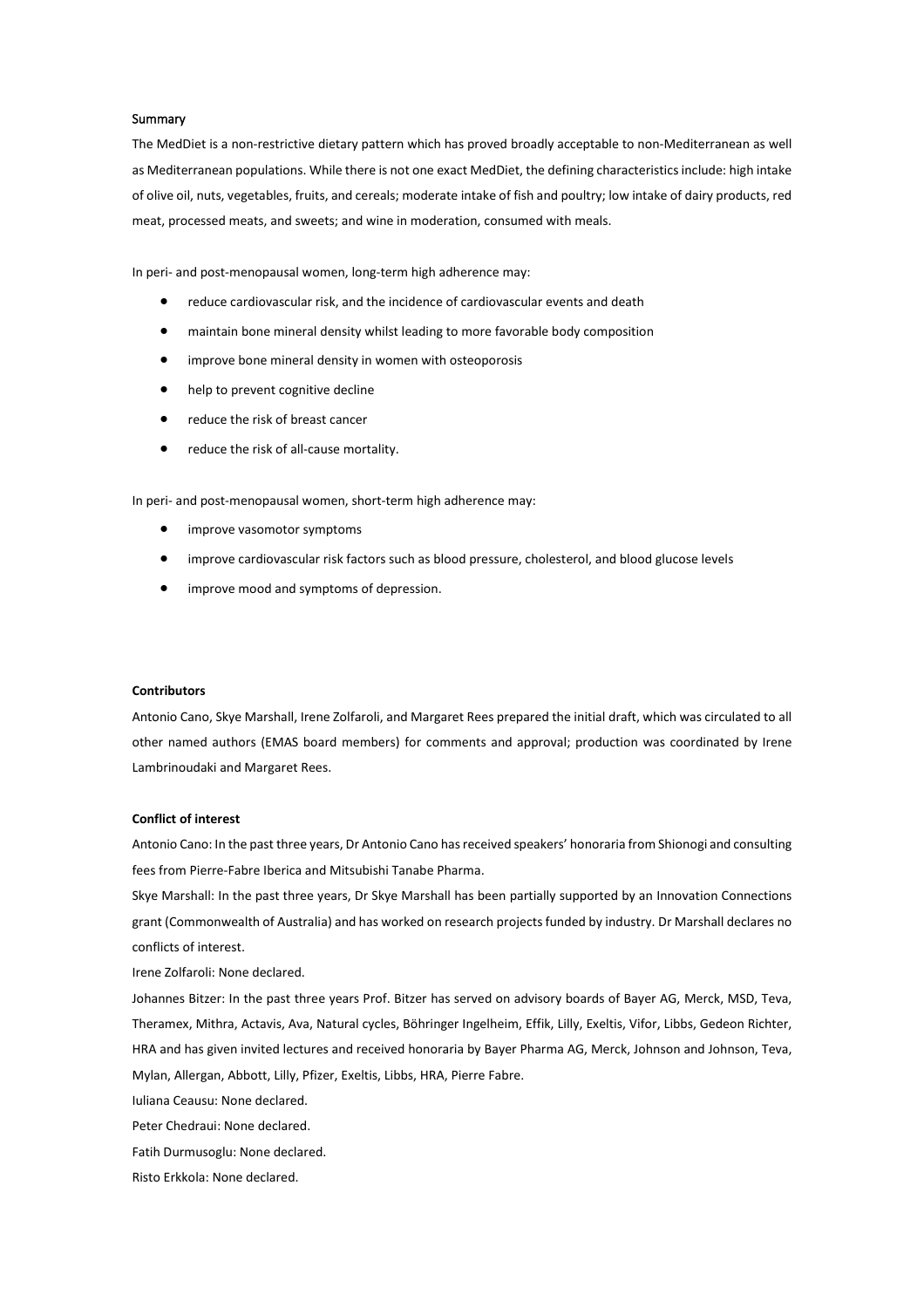Dimitrios G. Goulis: None declared.

Angelica Lindén Hirschberg: None declared.

Ludwig Kiesel: In the past year Prof. Kiesel has received grants/research support from: none, consulting fees from: AstraZeneca, Novartis, Gedeon Richter, Palleos healthcare, Roche and speakers' honoraria from: AstraZeneca, Novartis, Gedeon Richter, Roche.

Patrice Lopes: None declared.

Amos Pines: None declared.

Mick van Trotsenburg: None declared.

Irene Lambrinoudaki: None declared.

Margaret Rees has received consulting fees in the past three years from Sojournix, Inc.

## **Funding**

No funding was sought or secured for the preparation of this position statement.

#### **Provenance and peer review**

This article is an EMAS position statement and was not externally peer reviewed.

#### **Acknowledgement**

Peter Chedraui is supported by the Sistema de Investigación y Desarrollo (SINDE) and the Vice-Rectorado de Investigación & Postgrado (VRIP) of the Universidad Católica de Santiago de Guayaquil, Guayaquil, Ecuador, through grant No. SIU-318-853-2014 (The Omega II, Women's Health Project). Neither SINDE nor VRIP have had involvement in the writing of this position statement.

#### **References**

1. United Nations World Population Prospects 201[9 https://population.un.org/wpp/](https://population.un.org/wpp/) [Accessed 17 June 2020]

2. Afshin A, Micha R, Webb M, et al. Effectiveness of Dietary Policies to Reduce Noncommunicable Diseases. In: Prabhakaran D, Anand S, Gaziano TA, Mbanya JC, Wu Y, Nugent R, eds. *Cardiovascular, Respiratory, and Related Disorders*. 3rd ed. Washington (DC): The International Bank for Reconstruction and Development / The World Bank; 2017.

3. Willett W, Rockström J, Loken B, et al. Food in the Anthropocene: the EAT-Lancet Commission on healthy diets from sustainable food systems [published correction appears in Lancet. 2019 Feb 9;393(10171):530] [published correction appears in Lancet. 2019 Jun 29;393(10191):2590] [published correction appears in Lancet. 2020 Feb 1;395(10221):338]. *Lancet*. 2019;393(10170):447-492. doi:10.1016/S0140-6736(18)31788-4

4. Lucas T, Horton R. The 21st-century great food transformation. *Lancet*. 2019;393(10170):386-387. doi:10.1016/S0140-6736(18)33179-9

5 United Nation[s https://www.un.org/sustainabledevelopment/sustainable-development-goals/](https://www.un.org/sustainabledevelopment/sustainable-development-goals/) [Accessed 17 June 2020]

6. Marshall S., Rees M. (2019) Managing Menopause and Post-reproductive Health: Beyond Hormones and Medicines. In: Pérez-López F. (eds) Postmenopausal Diseases and Disorders. Springer, Cham. doi.org/10.1007/978-3-030-13936-0\_29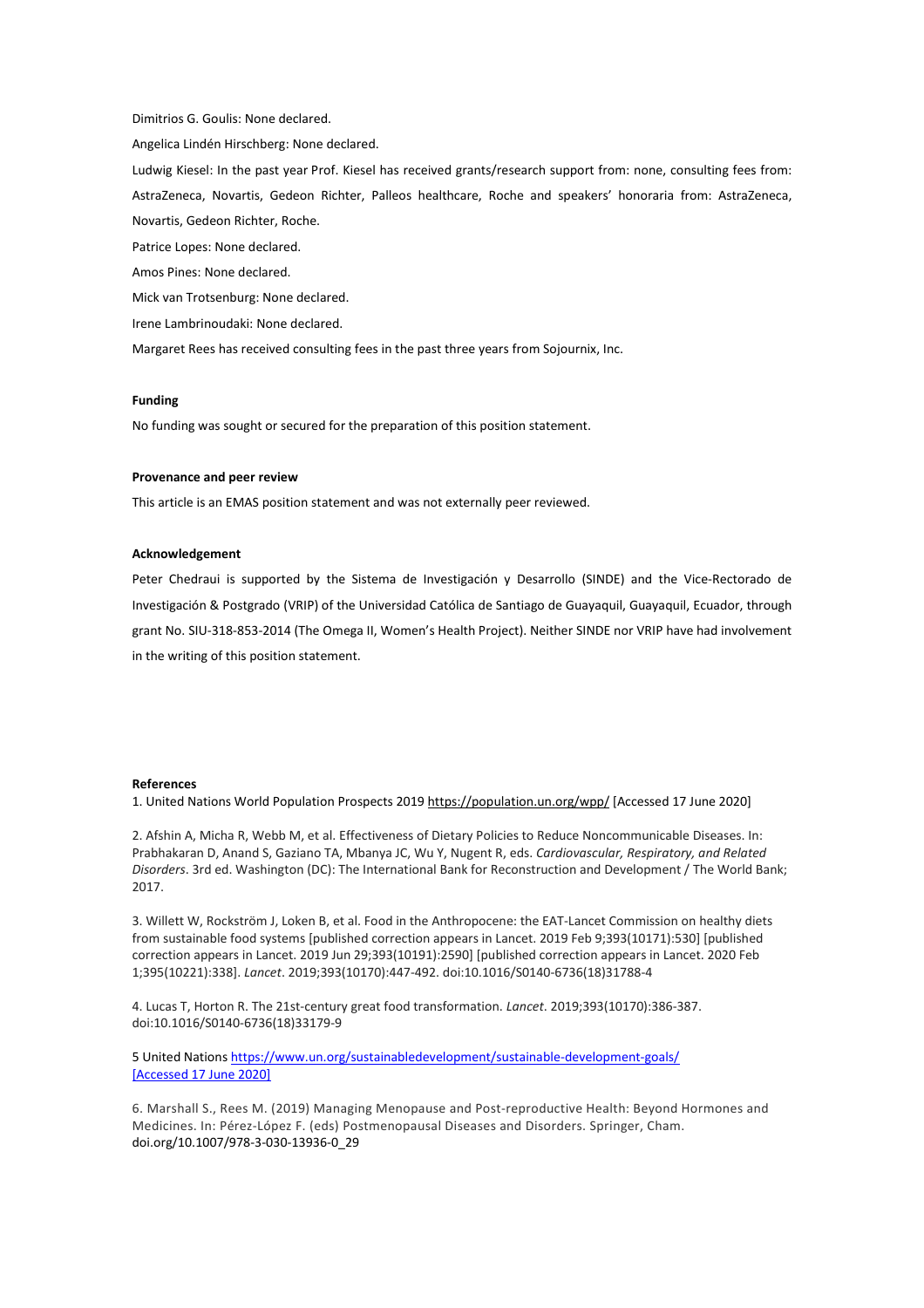7. Hidalgo-Mora JJ, García-Vigara A, Sánchez-Sánchez ML, García-Pérez MÁ, Tarín J, Cano A. The Mediterranean diet: A historical perspective on food for health. Maturitas. 2020;132:65–69. doi:10.1016/j.maturitas.2019.12.002

8. Keys A. Mediterranean diet and public health: personal reflections. Am J Clin Nutr. 1995;61(6 Suppl):1321S– 1323S. doi:10.1093/ajcn/61.6.1321S

9. Menotti A, Puddu PE. How the Seven Countries Study contributed to the definition and development of the Mediterranean diet concept: a 50-year journey. Nutr Metab Cardiovasc Dis. 2015;25(3):245-252. doi:10.1016/j.numecd.2014.12.001

10. Soltani S, Jayedi A, Shab-Bidar S, Becerra-Tomás N, Salas-Salvadó J. Adherence to the Mediterranean Diet in Relation to All-Cause Mortality: A Systematic Review and Dose-Response Meta-Analysis of Prospective Cohort Studies. Adv Nutr. 2019;10(6):1029-1039. doi:10.1093/advances/nmz041

11. Schwingshackl L, Schwedhelm C, Galbete C, Hoffmann G. Adherence to Mediterranean Diet and Risk of Cancer: An Updated Systematic Review and Meta-Analysis. Nutrients. 2017;9(10):1063. Published 2017 Sep 26. doi:10.3390/nu9101063

12. Warensjö Lemming E, Byberg L, Wolk A, Michaëlsson K. A comparison between two healthy diet scores, the modified Mediterranean diet score and the Healthy Nordic Food Index, in relation to all-cause and cause-specific mortality. *Br J Nutr*. 2018;119(7):836-846. doi:10.1017/S0007114518000387

13. Lara J, Turbett E, Mckevic A, Rudgard K, Hearth H, Mathers JC. The Mediterranean diet among British older adults: Its understanding, acceptability and the feasibility of a randomised brief intervention with two levels of dietary advice. *Maturitas*. 2015;82(4):387-393. doi:10.1016/j.maturitas.2015.07.029

14. George ES, Kucianski T, Mayr HL, Moschonis G, Tierney AC, Itsiopoulos C. A Mediterranean Diet Model in Australia: Strategies for Translating the Traditional Mediterranean Diet into a Multicultural Setting. *Nutrients*. 2018;10(4):465. Published 2018 Apr 9. doi:10.3390/nu10040465

15. Metro South Health. 2019. Plant-based proving positive at PA Hospital. [https://metrosouth.health.qld.gov.au/news/plant-based-proving-positive-at-pa-hospital.](https://metrosouth.health.qld.gov.au/news/plant-based-proving-positive-at-pa-hospital) [Accessed 17 June 2020]

16. Australian Dietary Guidelines. Canberra: NHMRC, Australian Government; 2013. <https://www.nhmrc.gov.au/guidelines-publications/n55> [Accessed 17 June 2020]

17. Canada's Dietary Guideline[s https://food-guide.canada.ca/en/guidelines/what-are-canadas-dietary-guidelines/](https://food-guide.canada.ca/en/guidelines/what-are-canadas-dietary-guidelines/) [Accessed 17 June 2020]

18. Trichopoulou A, Martínez-González MA, Tong TY, et al. Definitions and potential health benefits of the Mediterranean diet: views from experts around the world. *BMC Med*. 2014;12:112. Published 2014 Jul 24. doi:10.1186/1741-7015-12-112

19. Radd-Vagenas S, Kouris-Blazos A, Singh MF, Flood VM. Evolution of Mediterranean diets and cuisine: concepts and definitions. Asia Pac J Clin Nutr. 2017;26(5):749-763. doi:10.6133/apjcn.082016.06

20. Herber-Gast GC, Mishra GD. Fruit, Mediterranean-style, and high-fat and -sugar diets are associated with the risk of night sweats and hot flushes in midlife: results from a prospective cohort study. *Am J Clin Nutr*. 2013;97(5):1092-1099. doi:10.3945/ajcn.112.049965

21. Kroenke CH, Caan BJ, Stefanick ML, et al. Effects of a dietary intervention and weight change on vasomotor symptoms in the Women's Health Initiative. *Menopause*. 2012;19(9):980-988. doi:10.1097/gme.0b013e31824f606e

22. Reame NK. Fat, fit, or famished? No clear answers from the Women's Health Initiative about diet and dieting for longstanding hot flashes. *Menopause*. 2012;19(9):956-958. doi:10.1097/gme.0b013e318263859a

23. Gold EB, Block G, Crawford S, et al. Lifestyle and demographic factors in relation to vasomotor symptoms: baseline results from the Study of Women's Health Across the Nation. *Am J Epidemiol*. 2004;159(12):1189-1199. doi:10.1093/aje/kwh168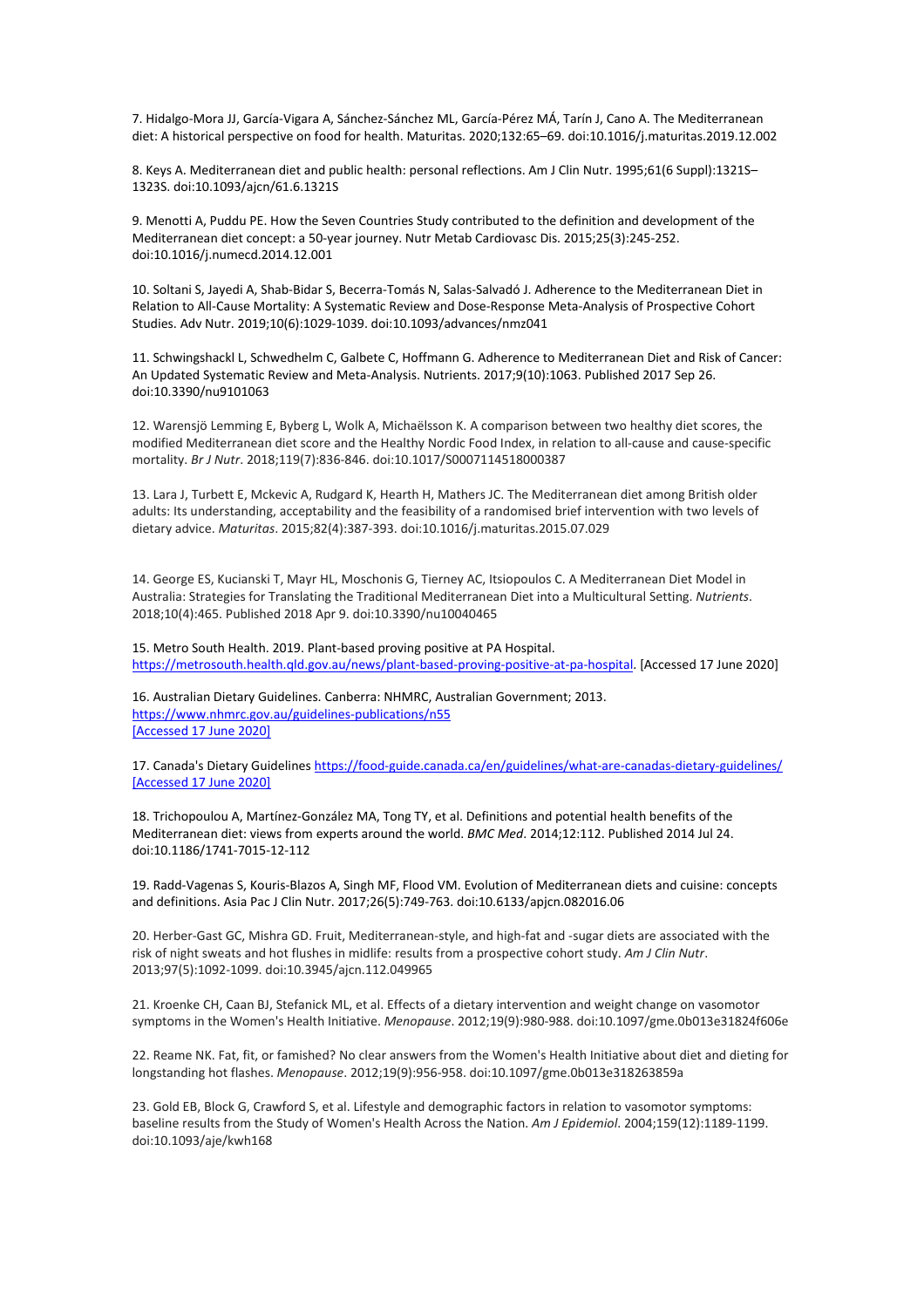24. Woodward M. Cardiovascular Disease and the Female Disadvantage. Int J Environ Res Public Health. 2019;16(7):1165. Published 2019 Apr 1. doi:10.3390/ijerph16071165

25. World Health Organization. Cardiovascular diseases (CVDs) Fact sheet Updated May 2017 <http://www.who.int/mediacentre/factsheets/fs317/en/>[Accessed 17 June 2020]

26. European Cardiovascular Disease Statistics 2017 edition <http://www.ehnheart.org/cvd-statistics.html> [Accessed 17 June 2020]

27. Dilis V, Katsoulis M, Lagiou P, Trichopoulos D, Naska A, Trichopoulou A. Mediterranean diet and CHD: the Greek European Prospective Investigation into Cancer and Nutrition cohort. *Br J Nutr*. 2012;108(4):699-709. doi:10.1017/S0007114512001821

28. Misirli G, Benetou V, Lagiou P, Bamia C, Trichopoulos D, Trichopoulou A. Relation of the traditional Mediterranean diet to cerebrovascular disease in a Mediterranean population. *Am J Epidemiol*. 2012;176(12):1185- 1192. doi:10.1093/aje/kws205

29. Kontogianni MD, Panagiotakos DB. Dietary patterns and stroke: a systematic review and re-metaanalysis. *Maturitas*. 2014;79(1):41-47. doi:10.1016/j.maturitas.2014.06.014

30. Bloomfield HE, Koeller E, Greer N, MacDonald R, Kane R, Wilt TJ. Effects on Health Outcomes of a Mediterranean Diet With No Restriction on Fat Intake: A Systematic Review and Meta-analysis. Ann Intern Med. 2016;165(7):491-500. doi:10.7326/M16-0361

31. Grosso G, Marventano S, Yang J, et al. A comprehensive meta-analysis on evidence of Mediterranean diet and cardiovascular disease: Are individual components equal?. Crit Rev Food Sci Nutr. 2017;57(15):3218-3232. doi:10.1080/10408398.2015.1107021

32. Rosato V, Temple NJ, La Vecchia C, Castellan G, Tavani A, Guercio V. Mediterranean diet and cardiovascular disease: a systematic review and meta-analysis of observational studies. Eur J Nutr. 2019;58(1):173-191. doi:10.1007/s00394-017-1582-0

33. Franquesa M, Pujol-Busquets G, García-Fernández E, et al. Mediterranean Diet and Cardiodiabesity: A Systematic Review through Evidence-Based Answers to Key Clinical Questions. *Nutrients*. 2019;11(3):655. Published 2019 Mar 18. doi:10.3390/nu11030655

34. Salas-Salvadó J, Becerra-Tomás N, García-Gavilán JF, Bulló M, Barrubés L. Mediterranean Diet and Cardiovascular Disease Prevention: What Do We Know?. Prog Cardiovasc Dis. 2018;61(1):62-67. doi:10.1016/j.pcad.2018.04.006

35. Gardener H, Wright CB, Gu Y, et al. Mediterranean-style diet and risk of ischemic stroke, myocardial infarction, and vascular death: the Northern Manhattan Study. Am J Clin Nutr. 2011;94(6):1458-1464. doi:10.3945/ajcn.111.012799

36. Hoevenaar-Blom MP, Nooyens AC, Kromhout D, et al. Mediterranean style diet and 12-year incidence of cardiovascular diseases: the EPIC-NL cohort study. PLoS One. 2012;7(9):e45458. doi:10.1371/journal.pone.0045458

37. Tong TY, Wareham NJ, Khaw KT, Imamura F, Forouhi NG. Prospective association of the Mediterranean diet with cardiovascular disease incidence and mortality and its population impact in a non-Mediterranean population: the EPIC-Norfolk study. BMC Med. 2016;14(1):135. Published 2016 Sep 29. doi:10.1186/s12916-016-0677-4

38. Tektonidis TG, Åkesson A, Gigante B, Wolk A, Larsson SC. A Mediterranean diet and risk of myocardial infarction, heart failure and stroke: A population-based cohort study. Atherosclerosis. 2015;243(1):93-98. doi:10.1016/j.atherosclerosis.2015.08.039

39. Tognon G, Lissner L, Sæbye D, Walker KZ, Heitmann BL. The Mediterranean diet in relation to mortality and CVD: a Danish cohort study. Br J Nutr. 2014;111(1):151-159. doi:10.1017/S0007114513001931

40. Carlos S, De La Fuente-Arrillaga C, Bes-Rastrollo M, et al. Mediterranean Diet and Health Outcomes in the SUN Cohort. Nutrients. 2018;10(4):439. Published 2018 Mar 31. doi:10.3390/nu10040439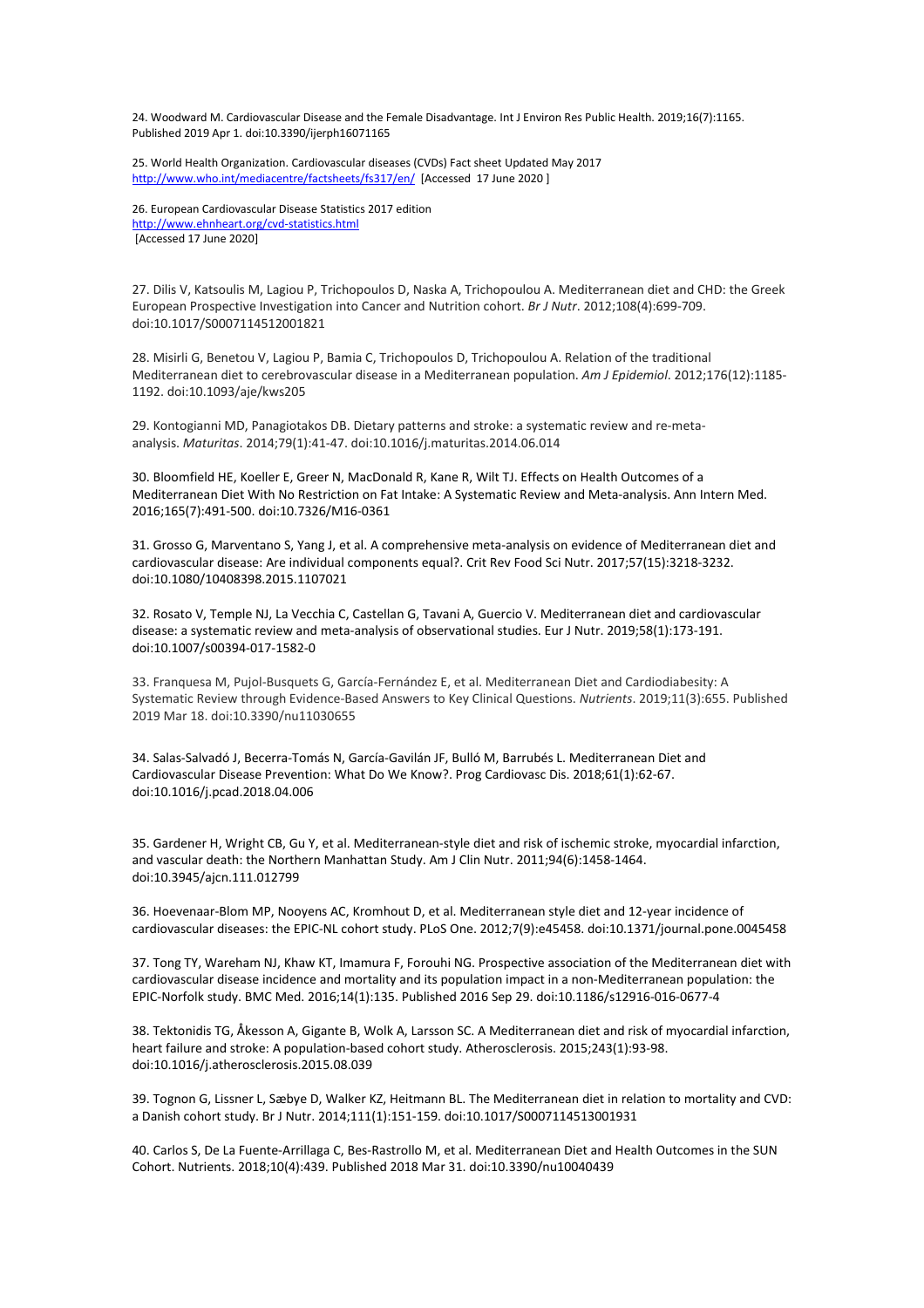41. Hirahatake KM, Jiang L, Wong ND, et al. Diet Quality and Cardiovascular Disease Risk in Postmenopausal Women With Type 2 Diabetes Mellitus: The Women's Health Initiative. J Am Heart Assoc. 2019;8(19):e013249. doi:10.1161/JAHA.119.013249

42. Trébuchet A, Julia C, Fézeu L, et al. Prospective association between several dietary scores and risk of cardiovascular diseases: Is the Mediterranean diet equally associated to cardiovascular diseases compared to National Nutritional Scores?. Am Heart J. 2019;217:1–12. doi:10.1016/j.ahj.2019.07.009.

43. Menotti A, Alberti-Fidanza A, Fidanza F. The association of the Mediterranean Adequacy Index with fatal coronary events in an Italian middle-aged male population followed for 40 years. Nutr Metab Cardiovasc Dis. 2012;22(4):369-375. doi:10.1016/j.numecd.2010.08.002

44. Tognon G, Nilsson LM, Lissner L, et al. The Mediterranean diet score and mortality are inversely associated in adults living in the subarctic region. J Nutr. 2012;142(8):1547-1553. doi:10.3945/jn.112.160499

45. Estruch R, Ros E, Salas-Salvadó J, et al. Primary Prevention of Cardiovascular Disease with a Mediterranean Diet Supplemented with Extra-Virgin Olive Oil or Nuts. N Engl J Med. 2018;378(25):e34. doi:10.1056/NEJMoa180038

46. de Lorgeril M, Renaud S, Mamelle N, et al. Mediterranean alpha-linolenic acid-rich diet in secondary prevention of coronary heart disease [published correction appears in Lancet 1995 Mar 18;345(8951):738]. Lancet. 1994;343(8911):1454-1459. doi:10.1016/s0140-6736(94)92580-1

47. Castagnetta L, Granata OM, Cusimano R, et al. The Mediet Project. Ann N Y Acad Sci. 2002;963:282-289. doi:10.1111/j.1749-6632.2002.tb04119.x

48. Rees K, Takeda A, Martin N, et al. Mediterranean-style diet for the primary and secondary prevention of cardiovascular disease. Cochrane Database Syst Rev. 2019;3(3):CD009825. Published 2019 Mar 13. doi:10.1002/14651858.CD009825.pub3

49. Stranges S, Takeda A, Martin N, Rees K. Cochrane corner: does the Mediterranean-style diet help in the prevention of cardiovascular disease?. Heart. 2019;105(22):1691-1694. doi:10.1136/heartjnl-2019-315339

50. Locke A, Schneiderhan J, Zick SM. Diets for Health: Goals and Guidelines. Am Fam Physician. 2018;97(11):721- 728.

51. Núñez-Córdoba JM, Valencia-Serrano F, Toledo E, Alonso A, Martínez-González MA. The Mediterranean diet and incidence of hypertension: the Seguimiento Universidad de Navarra (SUN) Study. Am J Epidemiol. 2009;169(3):339- 346. doi:10.1093/aje/kwn335

52. Magriplis E, Panagiotakos D, Kyrou I, et al. Presence of Hypertension Is Reduced by Mediterranean Diet Adherence in All Individuals with a More Pronounced Effect in the Obese: The Hellenic National Nutrition and Health Survey (HNNHS). Nutrients. 2020;12(3):853. Published 2020 Mar 23. doi:10.3390/nu12030853

53. Nissensohn M, Román-Viñas B, Sánchez-Villegas A, Piscopo S, Serra-Majem L. The Effect of the Mediterranean Diet on Hypertension: A Systematic Review and Meta-Analysis. J Nutr Educ Behav. 2016;48(1):42-53.e1. doi:10.1016/j.jneb.2015.08.023

54. Ndanuko RN, Tapsell LC, Charlton KE, Neale EP, Batterham MJ. Dietary Patterns and Blood Pressure in Adults: A Systematic Review and Meta-Analysis of Randomized Controlled Trials. Adv Nutr. 2016;7(1):76-89. Published 2016 Jan 15. doi:10.3945/an.115.009753

55. Gay HC, Rao SG, Vaccarino V, Ali MK. Effects of Different Dietary Interventions on Blood Pressure: Systematic Review and Meta-Analysis of Randomized Controlled Trials. *Hypertension*. 2016;67(4):733–739. doi:10.1161/HYPERTENSIONAHA.115.06853

56. Solá R, Fitó M, Estruch R, et al. Effect of a traditional Mediterranean diet on apolipoproteins B, A-I, and their ratio: a randomized, controlled trial. Atherosclerosis. 2011;218(1):174-180. doi:10.1016/j.atherosclerosis.2011.04.026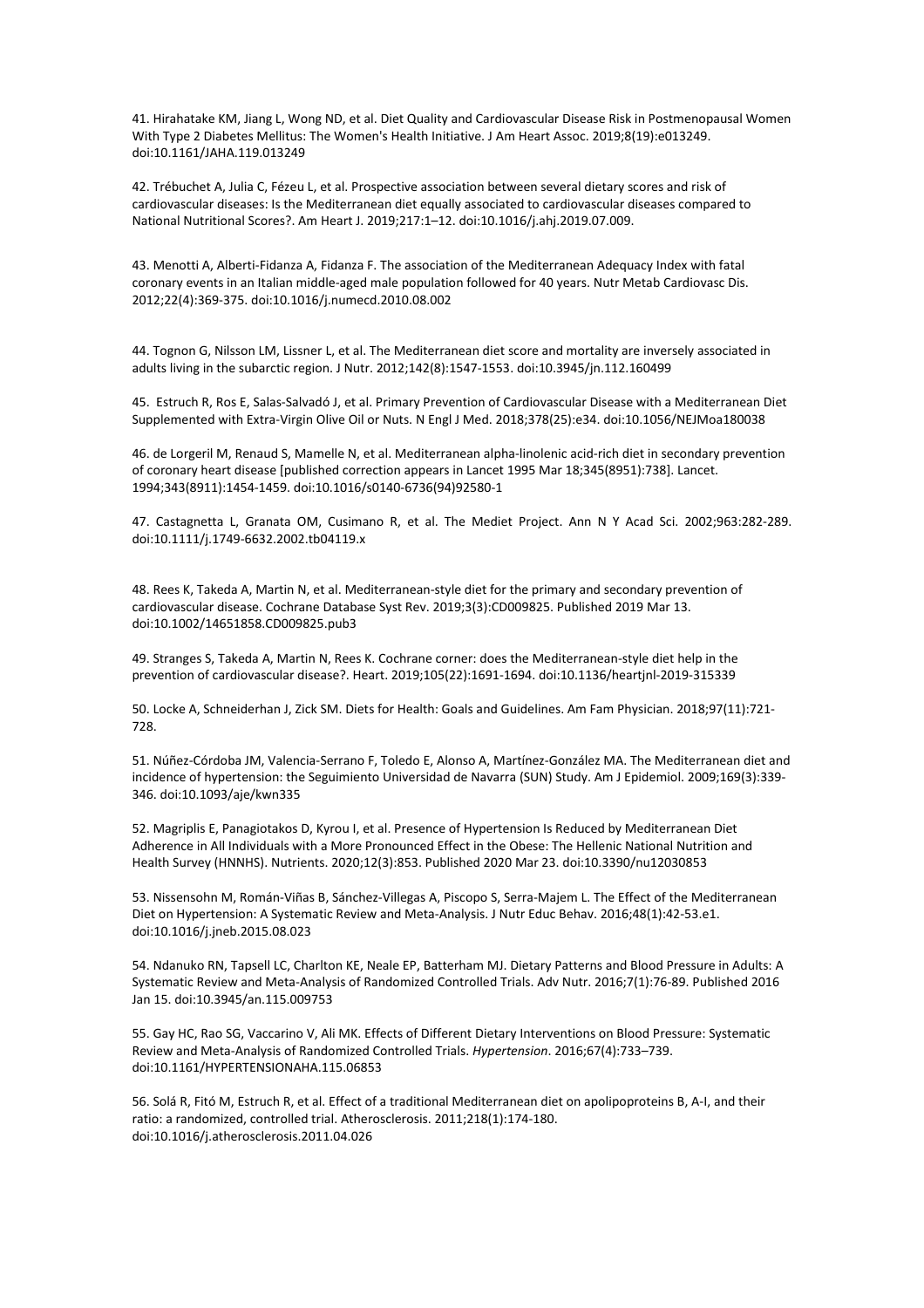57. Damasceno NR, Sala-Vila A, Cofán M, et al. Mediterranean diet supplemented with nuts reduces waist circumference and shifts lipoprotein subfractions to a less atherogenic pattern in subjects at high cardiovascular risk. Atherosclerosis. 2013;230(2):347-353. doi:10.1016/j.atherosclerosis.2013.08.014

58. Hernáez Á, Castañer O, Elosua R, et al. Mediterranean Diet Improves High-Density Lipoprotein Function in High-Cardiovascular-Risk Individuals: A Randomized Controlled Trial. Circulation. 2017;135(7):633-643. doi:10.1161/CIRCULATIONAHA.116.023712

59. Sofi F, Dinu M, Pagliai G, et al. Low-Calorie Vegetarian Versus Mediterranean Diets for Reducing Body Weight and Improving Cardiovascular Risk Profile: CARDIVEG Study (Cardiovascular Prevention With Vegetarian Diet). Circulation. 2018;137(11):1103-1113. doi:10.1161/CIRCULATIONAHA.117.030088

60. Bendall CL, Mayr HL, Opie RS, Bes-Rastrollo M, Itsiopoulos C, Thomas CJ. Central obesity and the Mediterranean diet: A systematic review of intervention trials. Crit Rev Food Sci Nutr. 2018;58(18):3070-3084. doi:10.1080/10408398.2017.1351917

61. Estruch R, Martínez-González MA, Corella D, et al. Effect of a high-fat Mediterranean diet on bodyweight and waist circumference: a prespecified secondary outcomes analysis of the PREDIMED randomised controlled trial. Lancet Diabetes Endocrinol. 2019;7(5):e6-e17. doi:10.1016/S2213-8587(19)30074-9

62. Gepner Y, Shelef I, Schwarzfuchs D, et al. Effect of Distinct Lifestyle Interventions on Mobilization of Fat Storage Pools: CENTRAL Magnetic Resonance Imaging Randomized Controlled Trial. Circulation. 2018;137(11):1143-1157. doi:10.1161/CIRCULATIONAHA.117.030501

63. Mayr HL, Itsiopoulos C, Tierney AC, et al. Ad libitum Mediterranean diet reduces subcutaneous but not visceral fat in patients with coronary heart disease: A randomised controlled pilot study. Clin Nutr ESPEN. 2019;32:61-69. doi:10.1016/j.clnesp.2019.05.001

64. Alberti KG, Eckel RH, Grundy SM, et al. Harmonizing the metabolic syndrome: a joint interim statement of the International Diabetes Federation Task Force on Epidemiology and Prevention; National Heart, Lung, and Blood Institute; American Heart Association; World Heart Federation; International Atherosclerosis Society; and International Association for the Study of Obesity. Circulation. 2009;120(16):1640-1645. doi:10.1161/CIRCULATIONAHA.109.192644

65. Godos J, Zappalà G, Bernardini S, Giambini I, Bes-Rastrollo M, Martinez-Gonzalez M. Adherence to the Mediterranean diet is inversely associated with metabolic syndrome occurrence: a meta-analysis of observational studies. Int J Food Sci Nutr. 2017;68(2):138-148. doi:10.1080/09637486.2016.1221900

66. Kastorini CM, Milionis HJ, Esposito K, Giugliano D, Goudevenos JA, Panagiotakos DB. The effect of Mediterranean diet on metabolic syndrome and its components: a meta-analysis of 50 studies and 534,906 individuals. J Am Coll Cardiol. 2011;57(11):1299-1313. doi:10.1016/j.jacc.2010.09.073

67. Garcia M, Bihuniak JD, Shook J, Kenny A, Kerstetter J, Huedo-Medina TB. The Effect of the Traditional Mediterranean-Style Diet on Metabolic Risk Factors: A Meta-Analysis. Nutrients. 2016;8(3):168. Published 2016 Mar 15. doi:10.3390/nu8030168

68. Esposito K, Pontillo A, Di Palo C, et al. Effect of weight loss and lifestyle changes on vascular inflammatory markers in obese women: a randomized trial. JAMA. 2003;289(14):1799-1804. doi:10.1001/jama.289.14.1799

69. Toobert DJ, Glasgow RE, Strycker LA, et al. Biologic and quality-of-life outcomes from the Mediterranean Lifestyle Program: a randomized clinical trial. Diabetes Care. 2003;26(8):2288-2293. doi:10.2337/diacare.26.8.2288

70. Jannasch F, Kröger J, Schulze MB. Dietary Patterns and Type 2 Diabetes: A Systematic Literature Review and Meta-Analysis of Prospective Studies. *J Nutr*. 2017;147(6):1174-1182. doi:10.3945/jn.116.242552

71. O'Connor LE, Hu EA, Steffen LM, Selvin E, Rebholz CM. Adherence to a Mediterranean-style eating pattern and risk of diabetes in a U.S. prospective cohort study. Nutr Diabetes. 2020;10(1):8. Published 2020 Mar 20. doi:10.1038/s41387-020-0113-x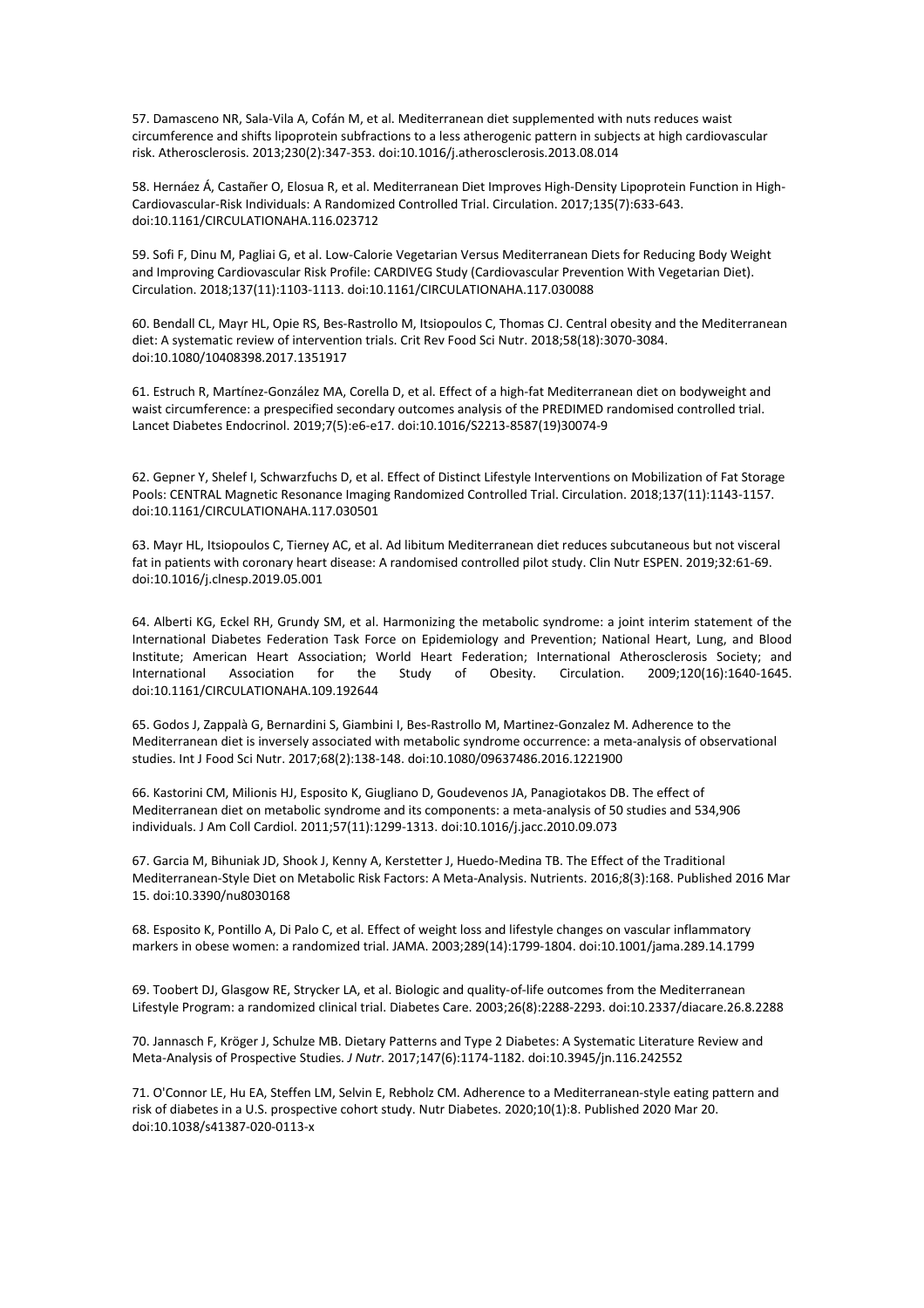72. Esposito K, Maiorino MI, Bellastella G, Chiodini P, Panagiotakos D, Giugliano D. A journey into a Mediterranean diet and type 2 diabetes: a systematic review with meta-analyses. BMJ Open. 2015;5(8):e008222. Published 2015 Aug 10. doi:10.1136/bmjopen-2015-008222

73. Pan B, Wu Y, Yang Q, et al. The impact of major dietary patterns on glycemic control, cardiovascular risk factors, and weight loss in patients with type 2 diabetes: A network meta-analysis. J Evid Based Med. 2019;12(1):29-39. doi:10.1111/jebm.12312

74. Maiorino MI, Bellastella G, Caputo M, et al. Effects of Mediterranean diet on sexual function in people with newly diagnosed type 2 diabetes: The MÈDITA trial. J Diabetes Complications. 2016;30(8):1519-1524. doi:10.1016/j.jdiacomp.2016.08.007

75. Rizzoli R, Stevenson JC, Bauer JM, et al. The role of dietary protein and vitamin D in maintaining musculoskeletal health in postmenopausal women: a consensus statement from the European Society for Clinical and Economic Aspects of Osteoporosis and Osteoarthritis (ESCEO) [published correction appears in Maturitas. 2015 Mar;80(3):337]. *Maturitas*. 2014;79(1):122-132. doi:10.1016/j.maturitas.2014.07.005

76. Cano A, Chedraui P, Goulis DG, et al. Calcium in the prevention of postmenopausal osteoporosis: EMAS clinical guide. Maturitas. 2018;107:7-12. doi:10.1016/j.maturitas.2017.10.004

77. Chevalley T, Bonjour JP, Audet MC, et al. Prepubertal Impact of Protein Intake and Physical Activity on Weight-Bearing Peak Bone Mass and Strength in Males. J Clin Endocrinol Metab. 2017;102(1):157-166. doi:10.1210/jc.2016- 2449

78. Hannan MT, Tucker KL, Dawson-Hughes B, Cupples LA, Felson DT, Kiel DP. Effect of dietary protein on bone loss in elderly men and women: the Framingham Osteoporosis Study. J Bone Miner Res. 2000;15(12):2504-2512. doi:10.1359/jbmr.2000.15.12.2504

79. Haring B, Crandall CJ, Wu C, et al. Dietary Patterns and Fractures in Postmenopausal Women: Results From the Women's Health Initiative. JAMA Intern Med. 2016;176(5):645-652. doi:10.1001/jamainternmed.2016.0482

80. Craig JV, Bunn DK, Hayhoe RP, Appleyard WO, Lenaghan EA, Welch AA. Relationship between the Mediterranean dietary pattern and musculoskeletal health in children, adolescents, and adults: systematic review and evidence map. Nutr Rev. 2017;75(10):830-857.

81. Jennings A, Cashman KD, Gillings R, et al. A Mediterranean-like dietary pattern with vitamin D3 (10 µg/d) supplements reduced the rate of bone loss in older Europeans with osteoporosis at baseline: results of a 1-y randomized controlled trial. Am J Clin Nutr. 2018;108(3):633-640. doi:10.1093/ajcn/nqy122

82. Hannah Ritchie and Max Roser (2020) - "Mental Health". Published online at OurWorldInData.org. <https://ourworldindata.org/mental-health> [Accessed 17 June 2020]

83. GBD 2016 Dementia Collaborators. Global, regional, and national burden of Alzheimer's disease and other dementias, 1990–2016: a systematic analysis for the Global Burden of Disease Study 2016. Lancet Neurol. 2019;18(1):88–106.

84. World Health Organization. Risk reduction of cognitive decline and dementia. WHO Guidelines 2019. [https://www.who.int/mental\\_health/neurology/dementia/guidelines\\_risk\\_reduction/en/](https://www.who.int/mental_health/neurology/dementia/guidelines_risk_reduction/en/) [Accessed 17 June 2020]

85. Singh B, Parsaik AK, Mielke MM, et al. Association of mediterranean diet with mild cognitive impairment and Alzheimer's disease: a systematic review and meta-analysis. J Alzheimers Dis. 2014;39(2):271-282. doi:10.3233/JAD-130830

86. Wu L, Sun D. Adherence to Mediterranean diet and risk of developing cognitive disorders: An updated systematic review and meta-analysis of prospective cohort studies. Sci Rep. 2017;7:41317. Published 2017 Jan 23. doi:10.1038/srep41317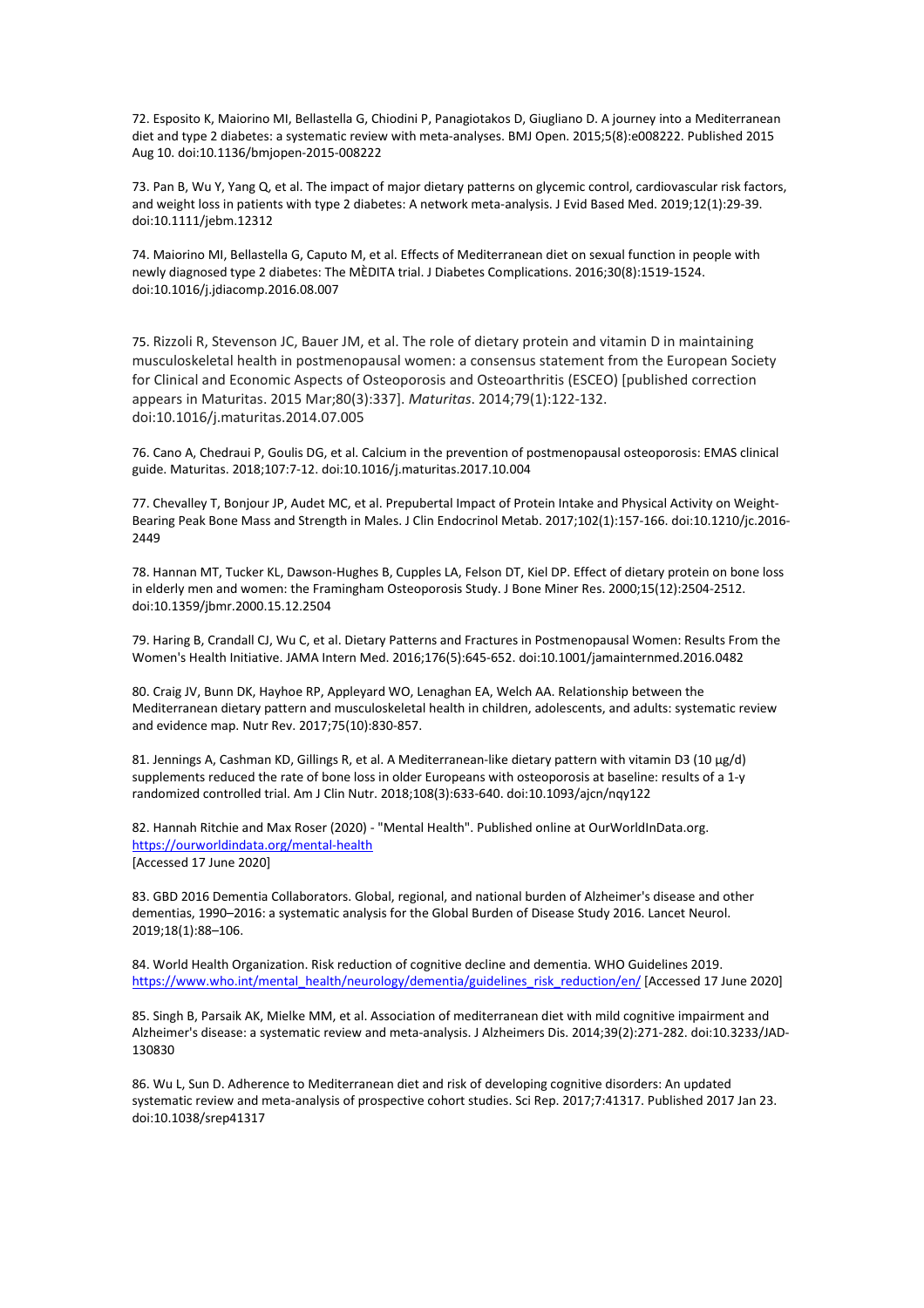87. Shannon OM, Stephan BCM, Granic A, et al. Mediterranean diet adherence and cognitive function in older UK adults: the European Prospective Investigation into Cancer and Nutrition-Norfolk (EPIC-Norfolk) Study. Am J Clin Nutr. 2019;110(4):938-948. doi:10.1093/ajcn/nqz114

88. McEvoy CT, Hoang T, Sidney S, et al. Dietary patterns during adulthood and cognitive performance in midlife: The CARDIA study. Neurology. 2019;92(14):e1589-e1599. doi:10.1212/WNL.0000000000007243

89. Wu J, Song X, Chen GC, et al. Dietary pattern in midlife and cognitive impairment in late life: a prospective study in Chinese adults. Am J Clin Nutr. 2019;110(4):912-920. doi:10.1093/ajcn/nqz150

90. Karstens AJ, Tussing-Humphreys L, Zhan L, et al. Associations of the Mediterranean diet with cognitive and neuroimaging phenotypes of dementia in healthy older adults. Am J Clin Nutr. 2019;109(2):361-368. doi:10.1093/ajcn/nqy275

91. Samieri C, Okereke OI, E Devore E, Grodstein F. Long-term adherence to the Mediterranean diet is associated with overall cognitive status, but not cognitive decline, in women. J Nutr. 2013;143(4):493-499. doi:10.3945/jn.112.169896

92. Vercambre MN, Grodstein F, Berr C, Kang JH. Mediterranean diet and cognitive decline in women with cardiovascular disease or risk factors. J Acad Nutr Diet. 2012;112(6):816-823. doi:10.1016/j.jand.2012.02.023

93. Marshall S, van der Meij B. Fish and omega-3 intake and health in older people. Maturitas. 2018;115:117-118. doi:10.1016/j.maturitas.2018.04.002

94. Malhi GS, Outhred T, Hamilton A, et al. Royal Australian and New Zealand College of Psychiatrists clinical practice guidelines for mood disorders: major depression summary. Med J Aust. 2018;208(4):175-180.

95. Molendijk M, Molero P, Ortuño Sánchez-Pedreño F, Van der Does W, Angel Martínez-González M. Diet quality and depression risk: A systematic review and dose-response meta-analysis of prospective studies. J Affect Disord. 2018;226:346-354. doi:10.1016/j.jad.2017.09.022

96. Lassale C, Batty GD, Baghdadli A, et al. Healthy dietary indices and risk of depressive outcomes: a systematic review and meta-analysis of observational studies [published correction appears in Mol Psychiatry. 2018 Nov 21;:]. Mol Psychiatry. 2019;24(7):965-986. doi:10.1038/s41380-018-0237-8

97. Shafiei F, Salari-Moghaddam A, Larijani B, Esmaillzadeh A. Adherence to the Mediterranean diet and risk of depression: a systematic review and updated meta-analysis of observational studies [published correction appears in Nutr Rev. 2019 Jun 1;77(6):454]. Nutr Rev. 2019;77(4):230-239. doi:10.1093/nutrit/nuy070

98. Elstgeest LEM, Winkens LHH, Penninx BWJH, Brouwer IA, Visser M. Associations of depressive symptoms and history with three a priori diet quality indices in middle-aged and older adults. J Affect Disord. 2019;249:394-403. doi:10.1016/j.jad.2019.02.004

99. Gibson-Smith D, Bot M, Brouwer IA, Visser M, Giltay EJ, Penninx BWJH. Association of food groups with depression and anxiety disorders. Eur J Nutr. 2020;59(2):767-778. doi:10.1007/s00394-019-01943-4

100. Masana MF, Haro JM, Mariolis A, et al. Mediterranean diet and depression among older individuals: The multinational MEDIS study. Exp Gerontol. 2018;110:67-72. doi:10.1016/j.exger.2018.05.012

101. Recchia D, Baghdadli A, Lassale C, et al. Associations between long-term adherence to healthy diet and recurrent depressive symptoms in Whitehall II Study. Eur J Nutr. 2020;59(3):1031-1041. doi:10.1007/s00394-019- 01964-z

102. Fresán U, Bes-Rastrollo M, Segovia-Siapco G, et al. Does the MIND diet decrease depression risk? A comparison with Mediterranean diet in the SUN cohort. Eur J Nutr. 2019;58(3):1271-1282. doi:10.1007/s00394-018-1653-x

103. Gangwisch JE, Hale L, Garcia L, et al. High glycemic index diet as a risk factor for depression: analyses from the Women's Health Initiative. Am J Clin Nutr. 2015;102(2):454-463. doi:10.3945/ajcn.114.103846

104. Jacka FN, O'Neil A, Opie R, et al. A randomised controlled trial of dietary improvement for adults with major depression (the 'SMILES' trial) [published correction appears in BMC Med. 2018 Dec 28;16(1):236]. BMC Med. 2017;15(1):23. Published 2017 Jan 30. doi:10.1186/s12916-017-0791-y